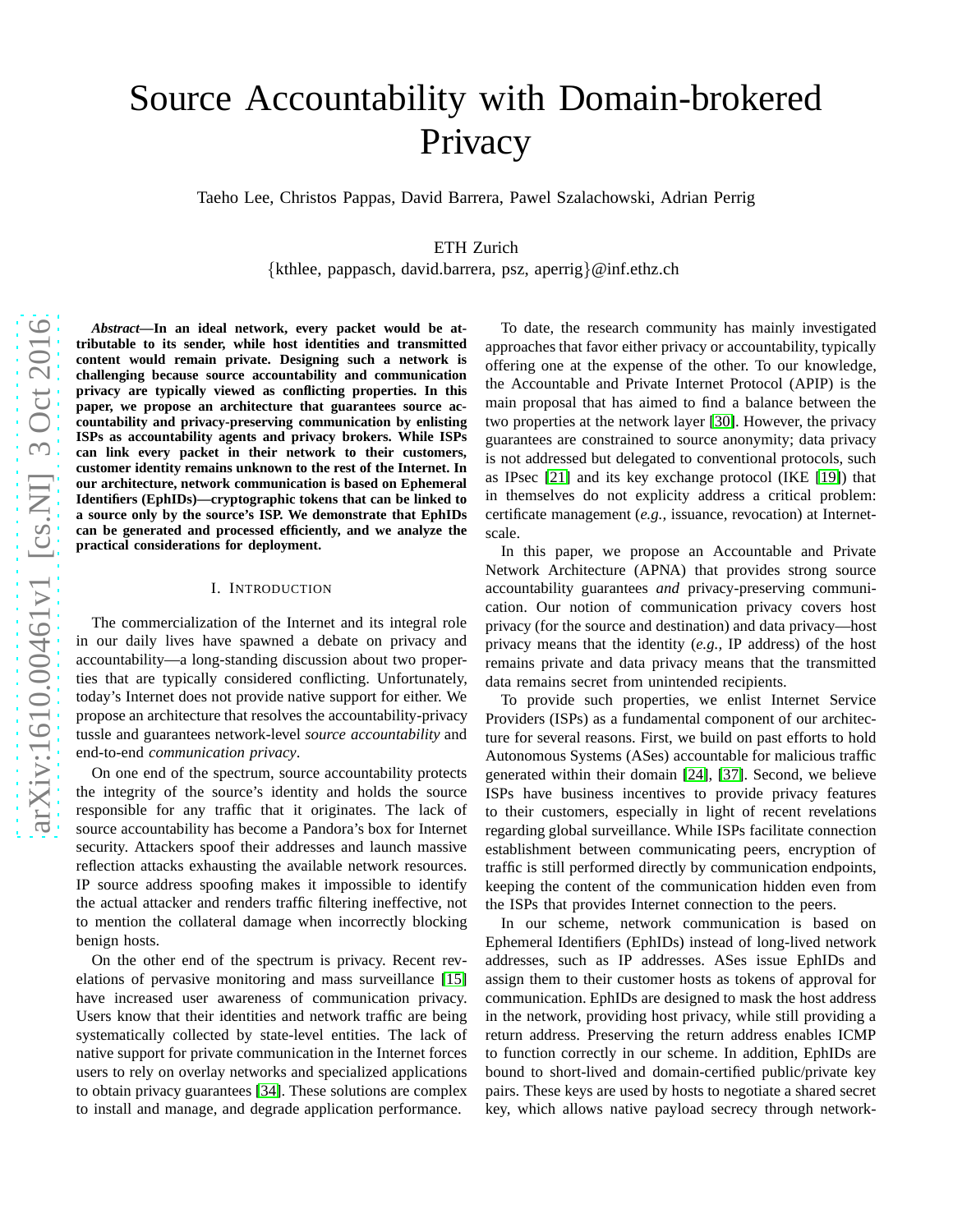layer traffic encryption.

The privacy architecture proposed in this paper, which establishes shared keys based on EphIDs, by default encrypts all payload data. Pervasive encryption frustrates large-scale traffic analysis by obfuscating all communicated content. Moreover, payloads are encrypted with Perfect Forward Secrecy (PFS) such that an adversary that obtains all long-term keys cannot decrypt the content of previous communication sessions.

EphIDs are cryptographically linked to the identity of a host and serve as accountability units. ISPs issue and assign EphIDs only to their authenticated customers, thus bootstrapping source accountability. We argue that ISPs are the natural accountability agents in today's Internet since they already know the identities of their customers. Furthermore, we describe a shutoff protocol [\[4\]](#page-15-5), which is a common security mechanism relying on source accountability. A complaining destination-host instructs an ISP to block outgoing traffic from a customer-host that is associated with an EphID. The accountable identifiers allow an ISP first to verify that a customer has sent traffic to a certain destination and then to terminate any further communication.

**Contributions.** This paper proposes a cohesive architecture, Accountable and Private Network Architecture (APNA), that simultaneously guarantees accountability and privacy by involving ASes as accountability agents and privacy brokers. In particular, APNA achieves the following properties:

- Source accountability by linking every packet in the network to its originating source.
- Host privacy by hiding the host's identity from every entity except the host's AS.
- Data privacy by supporting network-layer encryption with perfect forward secrecy.
- Support for feedback from the network back to the source (*e.g.,* ICMP).
- Support for a shutoff protocol that terminates unwanted communication sessions.

## II. PROBLEM DEFINITION

Our goal is to design a network architecture that simultaneously supports source accountability while preserving communication privacy. This section describes the necessary requirements to realize these seemingly conflicting goals, the security properties we strive to achieve, and the adversary models we consider. Throughout the paper we consider that the AS of the source host deploys APNA; and in Section [VIII-E,](#page-13-0) we describe how an upstream ISP of the AS can provide APNA functionalities to the host.

## <span id="page-1-2"></span>*A. Source Accountability*

Source accountability refers to an unforgeable link between the identity of a sender and the sent packet. Thus, accountability ensures that a source cannot deny having sent a packet and a host cannot be falsely accused of having sent a packet which it did not send.

Achieving source accountability in practice translates to two fundamental requirements. First, a strong notion of host identity is necessary so that hosts cannot create multiple identities nor impersonate other hosts. Second, a link between the source's identity and all of its traffic must be established. This link must be established (or at least confirmed) by a third-party (*e.g.,* source AS) that is not the sender itself, since senders can be malicious. To this end, the third party must observe all of the sender's traffic such that every packet in the network can be linked to a specific sender.

**Adversary Model.** The goal of the adversary is to break source accountability by creating a packet that is attributed to someone else in the network. We assume that the adversary can reside in multiple ASes and that he can see all packets within those ASes. Specifically, the adversary can eavesdrop on all control and data messages in the network, but cannot compromise the secret keys of the AS.

## <span id="page-1-1"></span>*B. Communication Privacy*

Our first goal with respect to privacy at the network layer is host privacy. To achieve host privacy, the identity of a host must be hidden from any other host in the source AS that is not in the same broadcast domain (*e.g.,* WiFi network, or LAN segment) as the host,<sup>[1](#page-1-0)</sup> any transit network that forwards traffic, as well as the destination AS (including the communication peer). A host cannot hide from its AS, since the AS knows the identity and network attachment point of every customer. We address host privacy at the network layer, which means that network-layer headers should not leak identity information. A host's identity may still leak at higher layers (*e.g.,* HTTP cookies); however, these aspects are out of scope for this paper.

In addition, our notion of host privacy includes sender-flow unlinkability [\[32\]](#page-16-2): simply by observing packet contents (both headers and payloads) of any number of flows originating from the same AS, the creator(s) of the flows are no more and no less related after the observation than they were before the observation.

Our second goal is data privacy through pervasive endto-end encryption. Transmitted data should be hidden from unintended recipients, including the source and destination ASes. To this end, the architecture must natively (*i.e.,* without relying on upper-layer protocols) provide secure key establishment between hosts and protection against Man-in-the-Middle (MitM) attacks.

Moreover, our notion of data privacy includes perfect forward secrecy (PFS): disclosure of long-term secret keying material does not compromise the secrecy of exchanged keys from past sessions and thus data privacy of prior communication sessions is guaranteed [\[28,](#page-15-6) p. 496].

**Adversary Model:** Breaking *host privacy* means that an adversary can determine the identity of a sender, or can determine if two flows from the same source AS originate from the same host. We assume that the adversary can control any entity in the Internet except for the source host, hosts that are in the same broadcast domain as the source host, and

<span id="page-1-0"></span> $1$ Note that we exclude hosts in the same broadcast domain as the host since these hosts know the *Layer 2* address of the host.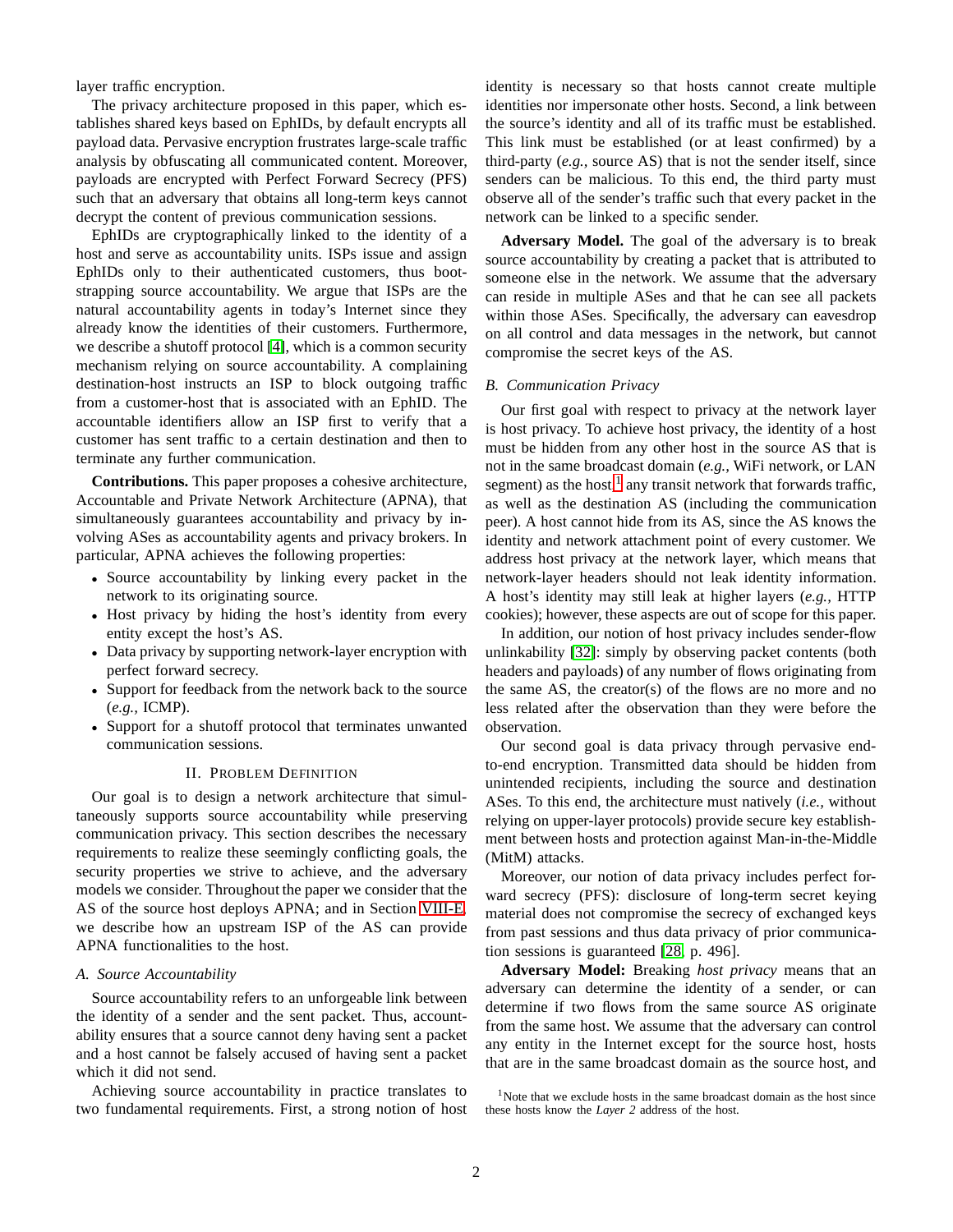the source AS. The adversary can observe packet headers and content, but we do not consider timing analysis techniques, such as inter-packet arrival times.

We argue that the architecture should provide only the basic building blocks to achieve host privacy at the network layer; and, for stronger privacy guarantees (*e.g.,* resiliency against timing analysis), protocols at a higher layer (*e.g.,* transport protocol) should provide such guarantees. For instance, a transport protocol could implement a packet scheduling algorithm that homogenizes timing between packets to prevent traffic identification algorithms based on inter-packet timing analysis [\[18\]](#page-15-7). Our argument is grounded by the fact that strong privacy guarantees often come at the expense of network performance, and not every user (or application) requires strong privacy guarantees. Hence, protocols that offer stronger privacy guarantees are left to upper layers so that users can choose the appropriate protocol based on their requirements.

An adversary can try to compromise *data privacy* by decrypting the content of a communication session between two hosts. To this end, we assume that the adversary can control any entity in the Internet except for the two communicating hosts and one of the two ASes that the hosts reside in.

## *C. Additional Goals*

**Shutoff Functionality.** An accountability architecture must provide security mechanisms that build on top of accountable addresses. A shutoff mechanism is commonly used to terminate any active communication session flagged for misbehavior. The architecture must ensure that the shutoff mechanism does not create other attack vectors, such as denial of service through non-permitted shutoff requests.

**ICMP Support.** The architecture should not sacrifice ICMP in favor of privacy due to its importance in the Internet. It is the Swiss army knife for network operators and is used for multiple purposes—from availability testing (*e.g.,* ping) to network debugging (*e.g.,* traceroute) and to performance optimizations (*e.g.,* MTU discovery).

## III. APNA OVERVIEW

This section describes the components of our Accountable and Private Network Architecture (APNA), beginning with the role of the ASes (Section [III-A\)](#page-2-0), followed by the use of ephemeral identifiers (Section [III-B\)](#page-2-1), and ending with an endto-end communication example (Section [III-C\)](#page-3-0).

#### <span id="page-2-0"></span>*A. Role of ASes*

In APNA, ASes act both as accountability agents and as privacy brokers due to their position in the network. Since ASes already know the identity and the physical attachment point of their customers, they naturally act as *accountability agents*. At the same time, ASes mask their customers' identities from all other entities, and thus act as *host-privacy brokers*. In addition, ASes certify their customer-related information (*e.g.,* public keys), which is then used to generate keys for pervasive data encryption at the network layer; thus ASes act

as *data-privacy brokers*. We describe about each role in more detail in the following paragraphs.

**Accountability Functions.** As an accountability agent, the AS performs the following functions.

First, the AS creates a strong notion of host identity. To this end, the AS ensures that subscribers do not create and use multiple unauthorized identities for their communication. ASes already authenticate their customers and are thus selected as accountability agents.

Second, the AS creates a link between the identity of the source and the sent packet. To this end, the AS can store every packet or insert a cryptographic mark into every packet. Regardless of the implementation, the AS is on the forwarding path of all the traffic originating from its customers and is therefore selected to establish this link. Using any other third party as an accountability agent would require additional mechanisms to report every packet to the third party [\[30\]](#page-15-1).

Third, the AS realizes the shutoff functionality by accepting (and validating) shutoff requests and blocking the corresponding flows. An AS is in a strategic position to block malicious traffic since it is close to the source and can stop traffic before it leaves its network.

**Privacy Functions.** As a privacy broker, the AS performs the following functions.

First, the AS masks the identity of its customer hosts by replacing the source address with an ephemeral identifier (EphID). This identifier serves as a privacy-preserving return address and thus does not break bidirectional communication. However, EphIDs must be bound to specific hosts and since ASes know the identities of the hosts, they are well suited to perform this binding and act as host-privacy brokers. We provide more details on EphIDs in Section [III-B.](#page-2-1)

Second, the AS acts as a certificate issuer, certifying that a public key indeed belongs to a host in the AS's network. More specifically, the AS certifies the binding between an ephemeral identifier that is issued to a host and an ephemeral public key that is bound to the identifier. Hence, the AS becomes a dataprivacy broker without revealing the identity of its customers.

## <span id="page-2-1"></span>*B. Ephemeral IDs*

At the heart of our proposal is the use of ephemeral identifiers instead of addresses. An EphID is an identifier associated with the identity of a host, yet it does not leak identity information. Since ASes know the identities of their customers, issuing EphIDs to their connected hosts enables the hosts to hide their identity without sacrificing accountability.

**EphID as an Accountability Unit.** As an accountability unit, an EphID is an authorization token for communication that is issued by the AS to its customer hosts. Issuing these tokens requires strong host authentication: the host must first prove its identity to the AS and only then EphIDs can be issued.

In APNA, a host is represented to its AS through a Host Identifier (HID). An HID could be a hash of the host's public key or a number that is assigned by the AS to the host (*e.g.,*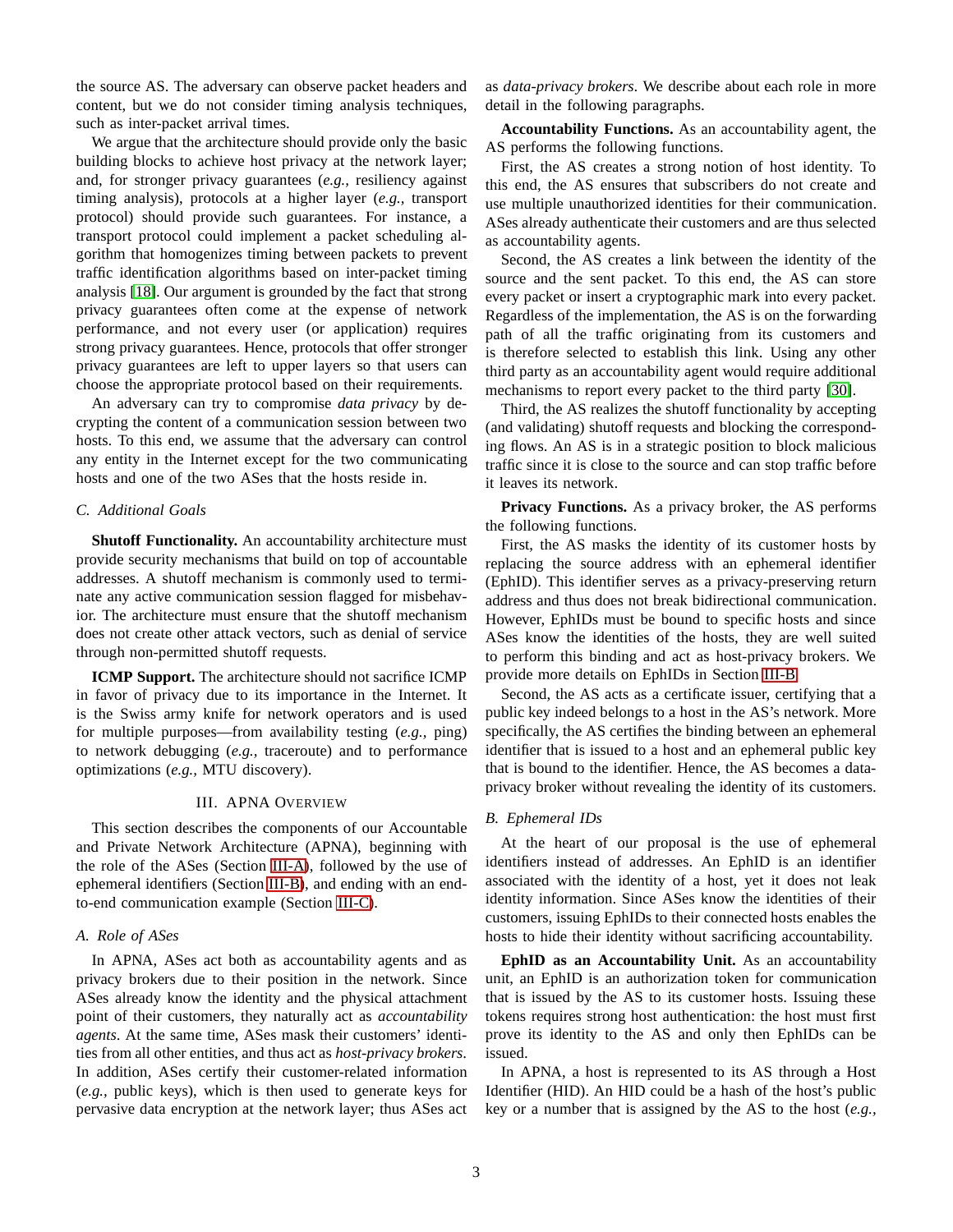IPv4 address). We do not specify how an AS assigns HIDs, but require that HIDs be unique within the AS's boundary. There can be multiple EphIDs that are associated with an HID, and the EphIDs are cryptographically bound to the HID such that only the host AS can determine the binding. Furthermore, an EphID serves as the accountability unit for shutoff requests. A shutoff request against an EphID terminates all flows of the host that use that EphID as the source identifier. In other words, flows with the same source EphID are fate-sharing with respect to the shutoff protocol. Blacklisting source EphIDs instead of source and destination EphID pairs forces hosts to carefully manage their pool of assigned EphIDs.

**EphID as a Privacy Unit.** The EphID has two roles as a privacy unit: it hides the identity of a host and provides a tool to achieve sender-flow unlinkability. An EphID is meaningful only to the issuing AS and opaque to all other parties. It reveals no information about the host's identity to other hosts inside the same AS nor to the peer host that the host is communicating with.

EphIDs alone are insufficient for routing packets to a destination, since location information is missing. Therefore, a host is fully addressed by an AID:EphID tuple. The AID identifies the AS in which the host resides (*e.g.,* Autonomous System Number) and the EphID is the ephemeral identifier issued to the host by the corresponding AS. Hence, the only leaked information is the AS where the host resides and the host's anonymity set becomes the size of the AS in terms of number of hosts.

In addition, decoupling the identity from the address provides a means to achieve sender-flow unlinkability. A host can be issued multiple EphIDs and can use them at will, *e.g.,* a single EphID for all flows or a different EphID for every flow. We do not impose any requirements on how EphIDs are assigned. We discuss different granularities of EphIDs in Section [VIII-A.](#page-12-0)

## <span id="page-3-0"></span>*C. Communication Example*

We describe the high-level workflow for communication between two hosts (Figure [1\)](#page-4-0). The protocol details are provided in Section [IV.](#page-3-1)

The following logical entities are present in every AS:

- **Registry Service (RS)**: authenticates and bootstraps hosts to the AS.
- **Management Service (MS)**: issues EphIDs to the hosts.
- **Border Router (BR)**: handles incoming and outgoing packets based on the AID:EphID tuple.
- **Accountability Agent (AA)**: handles shutoff requests against the hosts in the AS.

In Figure [1,](#page-4-0) a host in *AID<sup>A</sup>* is trying to communicate with a host in *AIDB*. Communication proceeds in four steps:

- 1) **Host Bootstrapping:** the host authenticates to its AS and receives bootstrapping information from its AS.
- 2) **EphID Issuance:** the host contacts the MS of its AS to obtain an EphID.
- 3) **Connection Establishment:** the hosts know each other's AID:EphID identifiers and establish a shared key that

will be used for network-layer data encryption. The shared key is derived from public keys that are associated with the EphIDs. In Section [VII-A,](#page-9-0) we describe how hosts can obtain the necessary communication information through DNS.

4) **Encrypted Communication:** the hosts proceed with the actual communication by using the corresponding AID:EphID tuples instead of network addresses and by encrypting every packet with their shared symmetric key.

## IV. APNA PROTOCOL DETAILS

<span id="page-3-1"></span>We aim to construct a lightweight architecture that avoids keeping large amount of state on network nodes and uses symmetric cryptography for data transmission. More specifically, we make the following design choices in APNA:

- 1) symmetric encryption is used to cryptographically link EphIDs with HIDs; this allows an AS to efficiently obtain the HID from the EphID without a mapping table, which can be large;
- 2) proof of sending a packet is embedded in the packet, avoiding (excessive) storage overhead for ASes;
- 3) forwarding devices perform only symmetric cryptographic operations, guaranteeing high forwarding performance.

We begin by stating our assumptions, and proceed with the details of the steps that are shown in our example communication scenario in Section [III-C](#page-3-0) (see Fig. [1\)](#page-4-0). Table [I](#page-4-1) summarizes the notation we use throughout the protocol description.

## *A. Assumptions*

- *We assume that the cryptographic primitives we use are secure.* For instance, we assume that the encryption scheme that protects data communication is CCA-secure. Hence, the adversary without an encryption key cannot learn anything about the protected plaintext from the corresponding ciphertext, and any modification to the ciphertext by the adversary is detected by the communicating hosts. For encrypting data communication, any conventional CCA-secure scheme [\[27\]](#page-15-8), [\[36\]](#page-16-3) can be used. Note that we also require that the generation of EphIDs to be CCA-secure, and in Section [V-A1,](#page-7-0) we describe a CCA-secure encryption scheme for generating EphIDs.
- *Participating parties can retrieve and verify the public keys of ASes.* For example, a scheme such as RPKI [\[5\]](#page-15-9) can be used to verify the public keys of the corresponding ASes. In addition, *for simplicity, ASes use the same public/private key pairs for 1) signing messages and 2) key exchanges*. In a real-world deployment, these two keys would be different, and the key used for signing messages would be registered with RPKI.
- *Hosts do not use connection sharing devices (e.g., NAT).* In other words, each host is directly visible to its AS. We relax this assumption in Section [VII-B.](#page-10-0)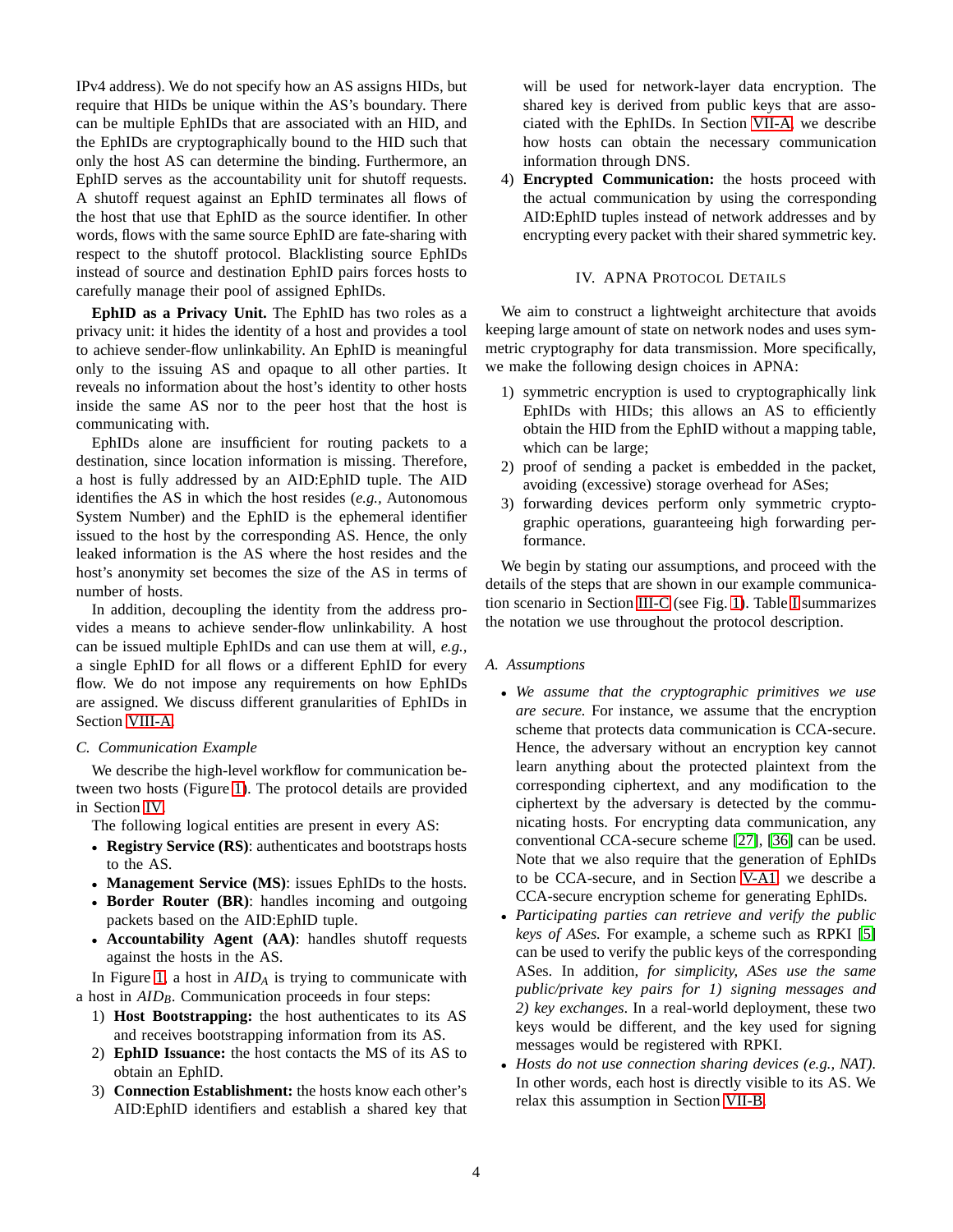<span id="page-4-0"></span>

Fig. 1: An end-to-end communication example.

- <span id="page-4-1"></span>*kAi* Symmetric key known among the infrastructure (*e.g.,* routers, RS, MS, AA) within *AS<sup>i</sup>*
- $k_{H_iA_i}$ Symmetric key shared between host  $H_i$  and its AS (*ASi*)
- $k_{E_iE_j}$ Symmetric key generated for the EphID pair *E<sup>i</sup>* and *Ej*
- $HID_i$  Host identifier (HID) assigned to host  $H_i$

*E phID<sup>h</sup>* An EphID issued to host *H*

 $C_{H_i}$ ,  $C_{E_i}$ Certificate for host  $H_i$  and EphID  $E_i$  respectively

 $K_E^+, K_E^-$ Public, private key of entity *E*

- $MAC<sub>K</sub>(M)$  Message M along with MAC of M using symmetric key *K*
	- {*M*}*K*<sup>−</sup> Message M along with Signature of M using privatekey *K* −
	- $E_k(M)$  Symmetric encryption of *M* with key *k*  $E_k^{-1}$

(*C*) Symmetric decryption of *C* with key *k*

TABLE I: Notation.

## *B. Host Bootstrapping*

Initially, a host authenticates to its AS and the bootstrapping procedure follows thereafter. Note that host authentication is the first step towards establishing source accountability and is an operation that every AS already performs. We do not specify how the host authenticates itself to the AS since well-established authentication protocols exist [\[13\]](#page-15-10), [\[35\]](#page-16-4). For example, an AS can require a user to authenticate using login credentials that are created when the user subscribes to the AS. During the authentication process, we assume that the AS learns the public key of the host  $(K_H^+)$ .

Once the host has successfully authenticated, the Registry Service (RS) of the AS performs the bootstrapping procedure (Figure [2\)](#page-5-0). During this procedure, the host receives information about its AS's services that are necessary to (later) establish communication sessions; and to support these communication sessions, the infrastructure of the AS gets updated with the host's information. We require that all bootstrapping messages are authenticated in order to avoid modifications en route.

First, the RS establishes two shared symmetric keys with the host. One key is used to encrypt EphID request and reply messages (Section [IV-C\)](#page-4-2), and the other key is used to authenticate every packet that the host creates and injects to the network. The two keys are computed by first performing a Diffie-Hellman (DH) exchange using the public/private key pairs of the host and his AS, and then deriving the two keys from the result of the DH exchange. Throughout the discussion, for simplicity, we denote both keys as *kHA*.

Next, the RS creates a control EphID  $(EphID<sub>h</sub><sup>ctrl</sup>)$  for the host. The host uses the control EphID to access the AS's services. For instance, using his  $EphID<sub>h</sub><sup>ctrl</sup>$ , the host accesses the MS to request data-plane EphIDs. Both control and dataplane EphIDs are constructed identically (See [IV-C\)](#page-4-2), but they are used differently and have different expiration times. A control EphID is used for communication with the AS's internal services and has longer lifetime (*e.g.,* DHCP lease time) while a data-plane EphID is mainly used for data communication and is valid for the duration of a communication session. Using the same construction for both EphID types simplifies communication in APNA: all communication is based on EphIDs. For the paper, we use the term EphIDs to refer to the data-plane EphIDs.

The RS returns the following information to the host: the control EphID  $(EphID<sub>h</sub><sup>ctrl</sup>)$  with its expiration time (*ExpTime*), and the certificates for the MS (*E phIDms*) and DNS (*E phIDdns*) services. These certificates contain EphIDs, which are used as the destination identifiers to access the corresponding services, the expiration times for the EphIDs, and the public keys that are associated with the respective EphIDs.

Finally, the RS sends the host information (*HID*, *kHA*) to infrastructure entities in the AS (*e.g.,* routers, MS, AA); the entities store the information in their database (*host\_info*). The infrastructure of the AS must learn the host information in order to handle packets that are originating from and destined to this host. Specifically, the entities need to learn the HID of the host (*HID*) and the shared key (*kHA*) with the host so that they can verify the authenticity of the packets that originate from the host.

#### <span id="page-4-2"></span>*C. Ephemeral ID Issuance*

An EphID is an encrypted token using the AS's secret key  $(k_A)$ ; it contains the host's  $HID$  and an expiration time that indicates the validity period for the EphID (Equation [1\)](#page-4-3). Note that the use of encryption enables the issuing AS to obtain the HID and expiration time from an EphID in a stateless fashion, without an additional mapping table; this allows an AS to handle an arbitrary number of EphIDs at a constant cost.

<span id="page-4-3"></span>
$$
EphID = E_{k_A}(HID, ExpTime)
$$
 (1)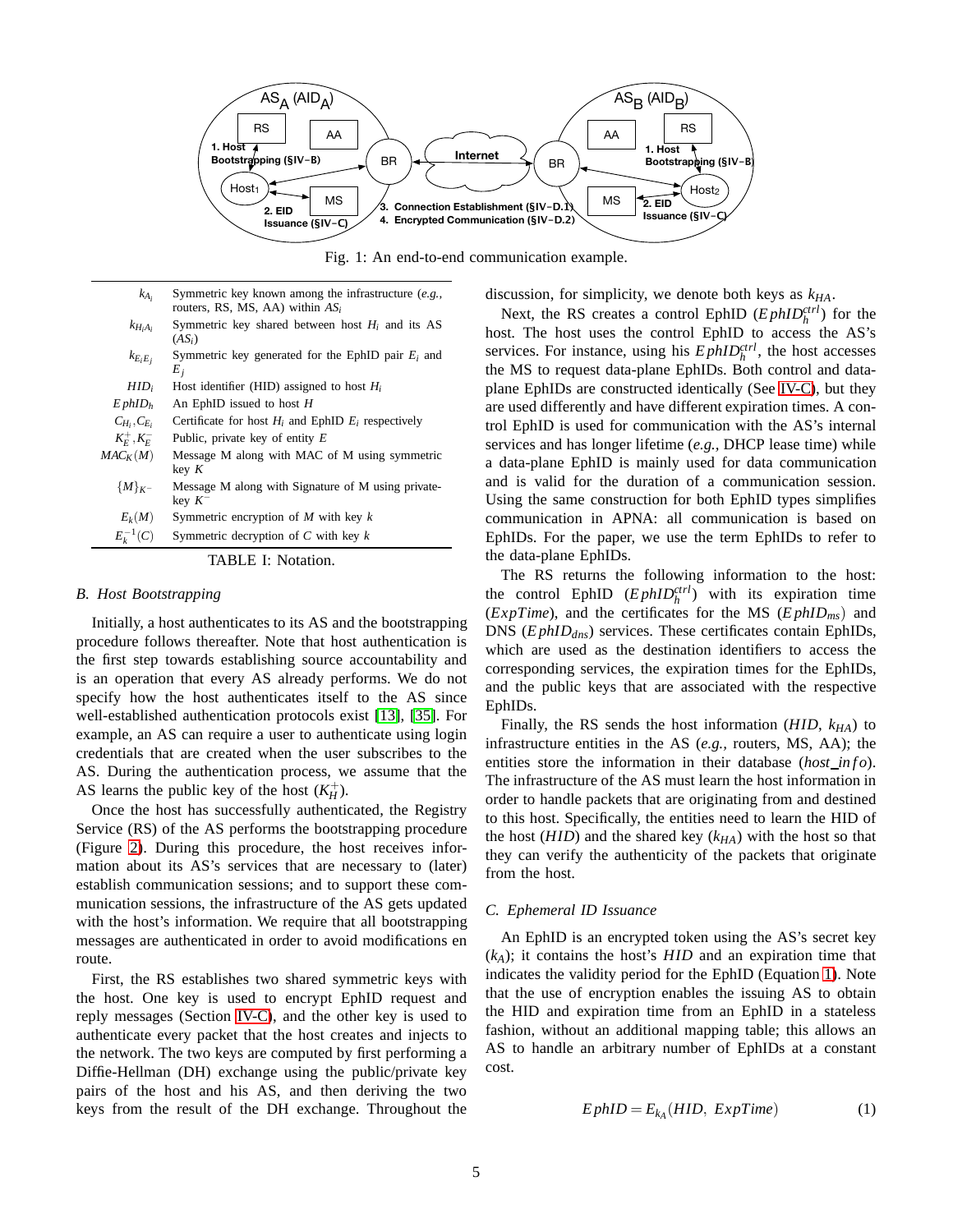<span id="page-5-0"></span>**AS Entities** : All infrastructures (*e.g.,* border routers, MS) of the AS **g**,**p** : DH Parameters, **a** : A random DH Secret Integer **generateHID**() : Generate a unique HID **setExpTime**() : Create Expiration Time **verifySig**( $K^+$ , **M**) : Verifies signature of message *M* using  $K^+$ 



Fig. 2: Procedure for Host Bootstrapping.

Every EphID is associated with a public/private key pair  $(K_{EphID}^+, K_{EphID}^-)$ , which serves two purposes: 1) to create a shared key with a peer host for data encryption (Section [IV-D1\)](#page-5-1), and 2) to authenticate shutoff requests (Section [IV-E\)](#page-6-0). Since the key pair is used by the host to create a data encryption key that is kept secret from the AS, it is generated by the host.

The AS certifies the binding between an EphID and a public/private key pair by issuing a short-lived certificate (*CE phID*) that has the same expiration time as the EphID. From the certificate, a peer host learns the public key  $(K_{EphID}^+)$  that is associated to the EphID as well as the expiration time for the EphID. In addition to the information about the EphID, the certificate contains information about the issuing AS—the AID and the EphID of the accountability agent (*E phIDaa*). The agent's EphID is used by a peer host (with which the requesting host communicates) to initiate the shutoff protocol when necessary.

To obtain an EphID, the host creates and sends an EphID request message to the MS. Specifically, the host first generates the public/private key pair  $(K_{EphID}^+, K_{EphID}^-)$  for the EphID and includes  $K_{EphID}^+$  in the request message. In addition, the host uses  $E$ *phID*<sup>*ctrl*</sup> as the source address for the request message and encrypts the message using the shared key with the AS (*kHA*). The message is encrypted to hide it from other entities in the AS that are not part of the AS infrastructure. If an adversary who tries to compromise sender-flow unlinkability (for the description of the adversary model, see Section [II-B\)](#page-1-1) can see the content of EphID request packets, he can identify a common sender across multiple flows at the level of *E phIDctrl h* as the initial packets to establish connections between two hosts contain  $K_{EphID}^+$  information for key negotiation purposes (Section [IV-D1\)](#page-5-1). That is, the adversary learns the  $(EphID<sub>h</sub><sup>ctrl</sup>$ ,  $K_{EphID}^{+}$ ) pair from EphID request packets and searches for connection establishment packets that contain  $K_{EphID}^+$ s that maps to the same  $E$ *phID*<sup>*ctrl*</sup></sub>. Note that the adversary has

<span id="page-5-2"></span>

Fig. 3: Procedure for EphID Issuance.

not compromised the host identity since only the host's AS can extract host identity from  $E$ *phID*<sup>*ctrl*</sup></sub>. Nonetheless, he has successfully identified a common sender across multiple flows. In APNA, encrypting the EphID request message prevents such attacks.

Upon receiving the request, the MS validates the authenticity of the request; decrypts the source EphID  $(EphID<sub>h</sub><sup>ctrl</sup>)$ ; and performs the following checks: 1)  $E$ *phID*<sup> $ctrl$ </sup> has not expired, 2) the client's identifier (*HID*) is valid (*i.e.,* has not been revoked), and 3) the message is valid (*i.e.,* the message can be decrypted successfully). If any one of the checks fails, the request is dropped.

Then, the MS proceeds with the EphID issuance: it generates an EphID and creates the short-lived certificate (*CE phID*) for the EphID. Finally, the MS encrypts the certificate and sends it to the requesting host. The certificate is encrypted so that an adversary cannot relate different EphIDs to the control EphID of the requesting host by observing the content of the EphID reply packets.

## <span id="page-5-3"></span>*D. Data Communication*

To communicate, two hosts first generate a shared symmetric key for their communication session. This key is then used to encrypt all traffic that belongs to this communication session. We emphasize that two hosts can create multiple communication sessions and each session has a different symmetric key to ensure that disclosure of one encryption key does not compromise data privacy of other communication sessions. We provide further details.

<span id="page-5-1"></span>*1) Connection Establishment:* For every connection establishment between a pair of hosts, the two hosts perform the following tasks: 1) verify each other's EphID certificate that is issued by their corresponding ASes, and 2) establish a shared key via a DH key exchange to encrypt their communication.

Consider two hosts, *A* and *B*, with EphIDs *E phID<sup>a</sup>* and  $E$ *phID* $_b$ , respectively, that are trying to establish a connection with each other. Assume that the hosts have obtained each other's EphID and the associated certificate (we discuss obtaining EphIDs through DNS in Section [VII-A\)](#page-9-0). Using the short-lived certificate of *E phID<sup>b</sup>* and the public-private key pair associated with  $E$ *phID<sub>a</sub>*, *A* derives a shared key ( $k_{E_aE_b}$ )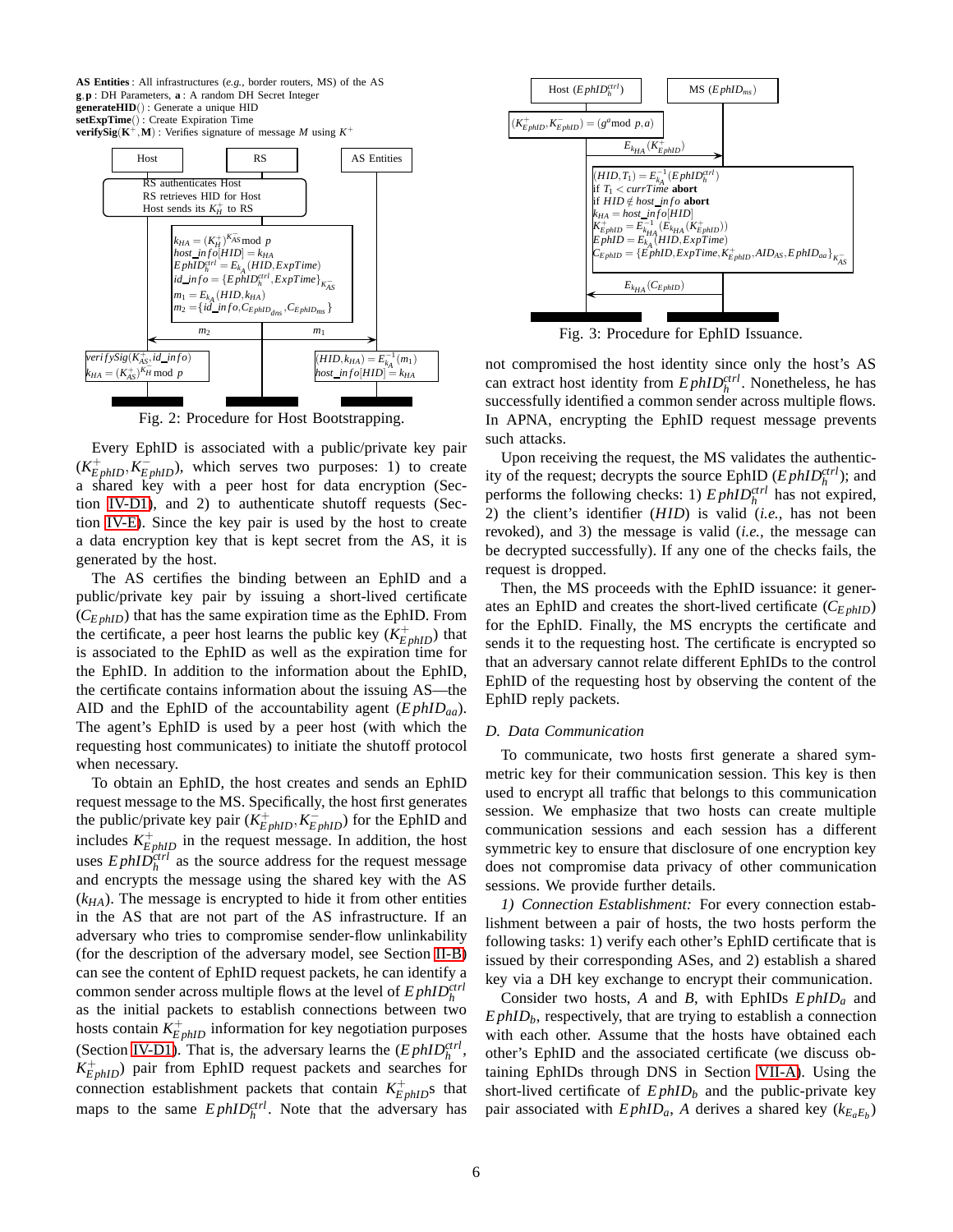between  $E$ *phID<sub>a</sub>* and  $E$ *phID<sub>b</sub>*. Similarly, *B* computes the same shared key, completing the connection establishment. This symmetric shared key is then used to encrypt data packets between the two hosts.

*2) Encrypted Communication:* After the connection establishment, communication is based on symmetric cryptographic operations. First, the host uses the symmetric key that it shares with the peer to encrypt the packets to the peer. Any existing CCA-secure encryption scheme can be used. Second, the host computes a MAC for every packet that it sends, using the symmetric key that is shared with its AS  $(k_{HA})$ . This allows the host's AS to link every packet to its source and to drop packets from (potentially) malicious hosts.

*3) Data Forwarding:* Forwarding operations at border routers in source ASes ensure that only packets from authenticated hosts and authorized EphIDs leave the source AS. Border routers in destination ASes forward packets to the correct hosts based on the destination EphIDs. Transit ASes do not perform additional operations and simply forward packets to the next AS on the path. As per our design choice, only symmetric cryptographic operations are used, enabling a highperformance data forwarding.

Recall that communication end-points are specified as AID:EphID tuples. For inter-domain forwarding, border routers use AID to forward packets. Specifically, for external packets entering the AS, an border router checks whether the packet has arrived at the destination AS. If not, the packet is forwarded to the neighboring AS towards the destination AS. At the destination AS, the border router checks the following conditions: 1) the destination EphID  $(EphID_d)$  has not expired, 2) *E phID<sup>d</sup>* has not been revoked, and 3) *HID<sup>D</sup>* is valid (*i.e.,* is registered and non-revoked).

If all conditions are satisfied, then the packet is forwarded to the destination host: border routers derive the corresponding HID from the EphID and then forward the packet; we assume that intra-domain routers forward packets based on HIDs (*e.g.,* IP addresses).

For outgoing packets, an border router forwards the packets to a neighboring AS only if all of the following conditions are satisfied: 1) the source EphID (*E phIDs*) has not expired, 2) *E phID<sup>s</sup>* has not been revoked, 3) *HID<sup>S</sup>* is valid, and 4) the MAC in the packet is correct.

To verify the MAC in the packet, an border router retrieves the shared key (*kHA*) between the source host and the AS by searching the host information database (*host in f o*) using the *HID* of the source host as the key. These checks ensure that only authenticated packets leave the source AS.

#### <span id="page-6-0"></span>*E. Shutoff Protocol*

Shutoff protocols are designed to allow hosts to selectively block traffic from specific source hosts. In our architecture, an accountability agent checks the validity of a shutoff request and then blocks the source EphID. The agent checks whether a customer-host has actually sent the specific packet that the requesting party reports and whether the party is authorized to make the request (*i.e.,* the requesting host was indeed the <span id="page-6-1"></span>**AID** : AID of the Destination AS **EphID<sup>s</sup>** ,**AID<sup>S</sup>** : Source EphID and AID in the packet  $\mathbf{EphID_d}$ ,  $\mathbf{AID_D}$ : Destination EphID and AID in the packet **revoked ids** : List of revoked EphIDs **verifyMAC**( $\bf{k}$ , $\bf{M}$ ) : Verifies MAC of message *M* using *k* 



Fig. 4: Procedures for Data Packet Forwarding at Border Routers for Incoming (Top) and Outgoing (Bottom) Packets.

recipient of the specific packet). The agent does not examine the intent of the source and whether the packet is malicious.

Figure [5](#page-7-1) shows the procedure for the shutoff request: the destination host that owns *E phID<sup>d</sup>* is attempting to block traffic coming from *E phID<sup>s</sup>* after receiving a specific packet. The destination host creates a shutoff request message with the following information: 1) the received packet, 2) a signature over the unwanted packet using the private key of *E phID<sup>d</sup>*  $(K_{EphID_d}^-)$ , and 3) the certificate of  $EphID_d$ . The packet is included as evidence that the source has indeed sent traffic to the destination and the shutoff request is not rogue; the signature and the certificate prove that the destination host owns *E phIDd*. Then, the destination host sends the request message to the accountability agent of the source host.

Upon receiving the request, the accountability agent verifies the certificate of  $E$ *phID* $_d$  and the signature in the request message to confirm that the request has indeed been made by the destination host who owns *E phIDd*. Then, to ensure that the packet has been actually generated by the source that owns *E phID<sup>s</sup>* , the agent checks the authenticity of the packet using the shared key  $(k_{H<sub>S</sub>A<sub>S</sub>})$  with the source host. Finally, the accountability agent instructs the border routers to revoke *E phID<sup>s</sup>* by putting it into their *revoked ids* list.

If misused, the shutoff protocol can be used to launch a DoS attack against a benign source. To reduce the risk of such DoS attacks, we only authorize the recipient of a packet to initiate a shutoff request (*i.e.,* the destination AS and the destination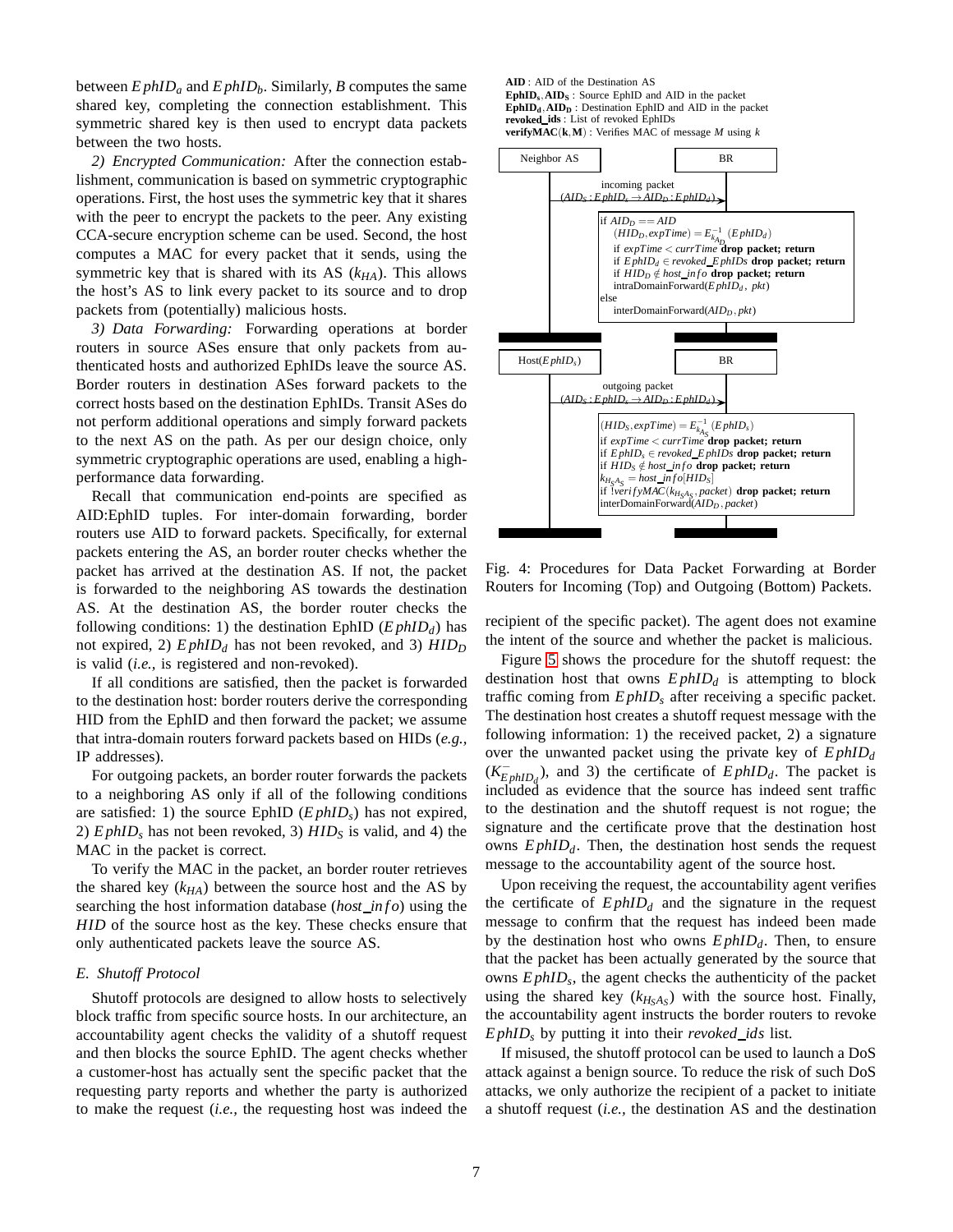<span id="page-7-1"></span>



Fig. 5: Procedure for Shutoff Protocol.

host that owns the destination EphID). In Section [VIII-C,](#page-13-1) we discuss how other entities on the communication path can be authorized to initiate a shutoff request.

## V. IMPLEMENTATION & PERFORMANCE EVALUATION

We present the implementation and performance evaluation of the core architecture's components—the EphID management server and an border router.

#### *A. EphID Management Server*

The EphID Management Server (MS) is responsible for generating EphIDs and for assigning them to hosts. The EphID generation must be efficient since our architecture should support even per-flow EphIDs. We describe the EphID structure, the MS implementation, and then evaluate the performance of the EphID generation procedure.

<span id="page-7-2"></span><span id="page-7-0"></span>

*1) EphID Structure:* We engineer the EphID length to optimize for AES processing; AES operates on 16-byte (B) blocks and is the only cipher with widespread hardware support.

An EphID requires the HID of the host and an expiration time (*ExpTime*). We use 4 B for the HID, which are sufficient to uniquely represent all hosts even in large ASes. The expiration time is 4 B long, which allows us to use Unix timestamps with one second granularity.

Recall that the security requirement for EphIDs is a CCAsecure encryption scheme. To this end, we use a generic composition called Encrypt-then-MAC [\[7\]](#page-15-11) that combines a symmetric encryption with a message authentication code (MAC) (Figure [6\)](#page-7-2). First, the concatenation of *HID* and *ExpTime* is encrypted using AES in counter mode. Secure operation of this mode requires a unique initialization vector (IV) for every encryption (*i.e.,* for every EphID). Moreover, the use of the IV allows us to generate multiple EphIDs for a single *HID*. Note that the plaintext data is shorter than a single AES block (16 B) and thus the input must be padded to 16 B; the one-block plaintext requires a single AES operation.

Next, a message authentication tag is computed. The tag is computed over the first 8 B of the previously generated ciphertext and the IV that was used in that encryption. We use CBC-MAC based on AES to generate the authentication tag.

Finally, the EphID is constructed from the 8B of the ciphertext, 4 B of the IV, and 4 B of the authentication tag (computed over the first two values); the total length is 16 B. Note that the keys used for encryption  $(k_{A'})$  and authentication  $(k<sub>A</sub><sup>*W*</sup>)$  are different; however, they can be derived from the secret key of the AS (*kA*).

*2) MS Implementation:* The MS generates EphIDs according to the procedure in Figure [3.](#page-5-2) For asymmetric cryptography, we use cryptographic primitives based on Curve25519 [\[9\]](#page-15-12), which is proven to have high performance and features small public-keys (32 B) and small signatures (64 B). Key exchange is done using the elliptic-curve variant of Diffie-Hellman (ECDH). To create digital signatures for certificates, we use the ed25519 signature scheme [\[10\]](#page-15-13) and the ed25519 SUPER-COP REF10 implementation<sup>[2](#page-7-3)</sup>. For symmetric cryptographic operations, we leverage Intel AES-NI [\[16\]](#page-15-14) – a new encryption instruction set. Furthermore, we implement the host database (*host\_info*) that stores the shared keys between hosts and the AS as a hashtable using HID as the key.

As an optimization, we parallelize the EphID generation by using 4 processes to simultaneously handle EphID requests. The parallelization is straightforward since the generation does not require any coordination (*e.g.,* shared memory or interprocess communication) between the processes. However, no other optimizations were performed (*e.g.,* optimizing the ed25519 REF10 implementation).

<span id="page-7-4"></span>*3) MS Performance Evaluation:* We demonstrate the efficiency of generating per-flow EphIDs. To this end, we need statistics for the peak flow generation rate inside an AS.

We use a 24-hour packet trace of HTTP(S) traffic from a major network provider that manages network connections to universities and research facilities in an European country.

<span id="page-7-3"></span><sup>2</sup>http://bench.cr.yp.to/supercop.html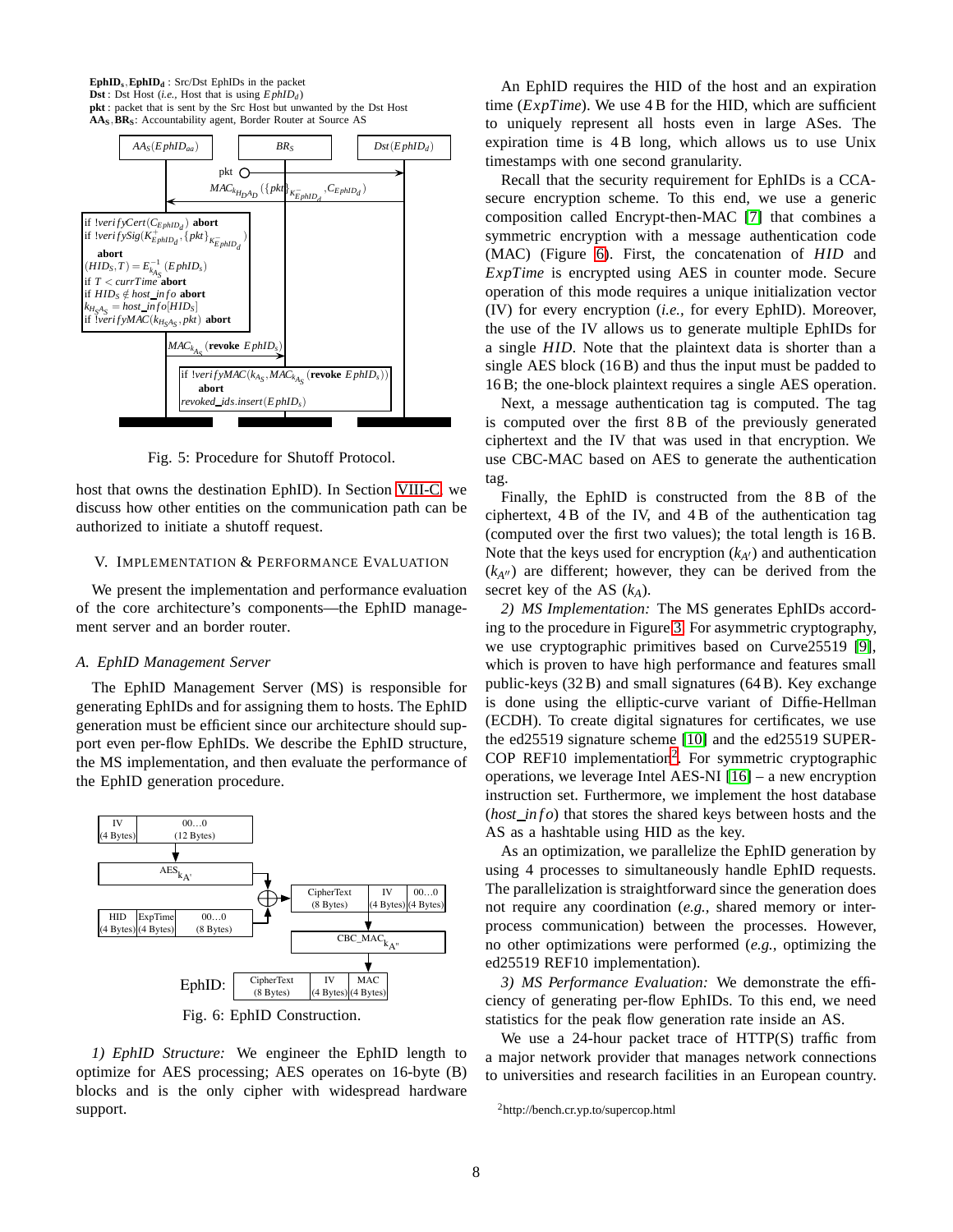<span id="page-8-0"></span>

Fig. 7: APNA Header Information and EphID Field Lengths.

The trace contains over 104 million and 74 million entries for HTTP(S) traffic respectively. Each entry contains a timestamp and anonymized source/destination IDs. We identify 1,266,598 unique hosts generating a peak rate of 3,888 active HTTP(S) sessions per second.

We test our implementation on a desktop machine with an Intel Core i5-3470s CPU (4 cores, 2.9GHz) and 4 GB of DDR3 memory. For 500,000 EphID requests, our implementation runs for 6.9 seconds. On average, 13.7µs are needed for a single EphID generation, translating to a generation rate of 72.8k EphIDs/sec — over 18 times higher than the request rate. Our experiment shows that even a low-end desktop machine can keep up with the traffic demands of a real AS that has over 1.2 million hosts.

## *B. Border Router*

We describe our border router prototype starting with the structure of the network header. Then, we describe the border router implementation and evaluate the forwarding performance.

*1) APNA Header Information:* The network header information (Figure [7\)](#page-8-0) contains the source and destination end points (expressed as AID:EphID tuples) and a MAC over the packet's content. We use 4 B to express the AID since 4 B are used for AS numbers in the Internet; the EphID field requires 16 B as described in Section [V-A1;](#page-7-0) the MAC field requires 8 B. The fields in the packet header sum up to 48 B.

*2) Border Router Implementation:* Our border router performs additional processing compared to traditional IPv4/IPv6 forwarding (Figure [4\)](#page-6-1). Namely, the border router additionally performs one decryption, two table lookups, and one MAC verification.

We use DPDK [\[1\]](#page-15-15) as our packet processing platform, which allows us to implement the required functionality in userspace. The decryption of the EphID in the packet is implemented through Intel AES-NI [\[16\]](#page-15-14).

*3) Forwarding Performance Evaluation:* We evaluate the forwarding performance on a commodity server with two Intel Xeon E5-2680 CPUs and two non-uniform memory access (NUMA) nodes; each NUMA node has four banks of 8 GB DDR3 RAM. The server is equipped with 6 dual-port 10 GbE NICs, providing a total capacity of 120 Gbps. To generate traffic, we use Spirent-SPT-N4U-220 [\[2\]](#page-15-16) connected back-toback with the server. The server receives the traffic, processes it, and sends it back to the generator.

We perform a throughput experiment for 5 different packet sizes — 128, 256, 512, 1024, and 1518-byte packets. The results (Figure [8\)](#page-8-1) confirm that we are able to perform the

<span id="page-8-1"></span>

Fig. 8: Forwarding performance expressed as (a) packet-rate and (b) bit-rate.

required additional processing without incurring a throughput penalty. The measured performance matches the theoretical maximum performance; we omit this performance line for demonstration purposes since the two lines match. Figure [8\(](#page-8-1)a) shows that even for small packet sizes (*i.e.,* high packet-rates), the border router performs optimally. Figure [8\(](#page-8-1)b) shows that as packet sizes increase, we saturate the capacity of 120 Gbps. The border router performs optimally because the additional operations are lightweight. The border router's CPUs have adequate capacity to perform this processing without degrading performance for the given packet rates. Under higher packet rates, the heavier load would start to degrade forwarding performance slightly.

#### VI. SECURITY ANALYSIS

We demonstrate how APNA prevents attacks that undermine source accountability and data privacy.

#### *A. Attacking Source Accountability*

An adversary attacking source accountability (Section [II-A\)](#page-1-2) has three attack vectors at hand.

**EphID Spoofing.** The adversary can attempt to use an EphID that is issued to another host (the spoofed victim). For instance, an adversary that shares the same access port with the victim can sniff traffic and observe valid EphIDs that are in use. However, using such an EphID is not sufficient since every outgoing packet has to contain a MAC that is computed with the shared key between the host and the host's AS. Without the corresponding shared key, the adversary cannot create valid MACs, resulting in spoofed packets that are dropped by the host's AS (additionally making the attack visible). Obtaining the shared key requires compromising the host: the shared key is generated with a DH key exchange between the host and the Registry Server (Figure [2\)](#page-5-0), which means that the adversary needs the DH private value that is used for the EphID generation; our adversary model does not account for a compromised host.

An active adversary can attempt to obtain an EphID by pretending to be another host. However, such an attack is infeasible: the adversary not only needs to learn the control EphID  $(EphID<sub>h</sub><sup>ctrl</sup>)$  of the victim, but also needs to learn the shared key between the victim and the source AS.

**Unauthorized EphID Generation.** The adversary can attempt to create an unauthorized EphID. However, such an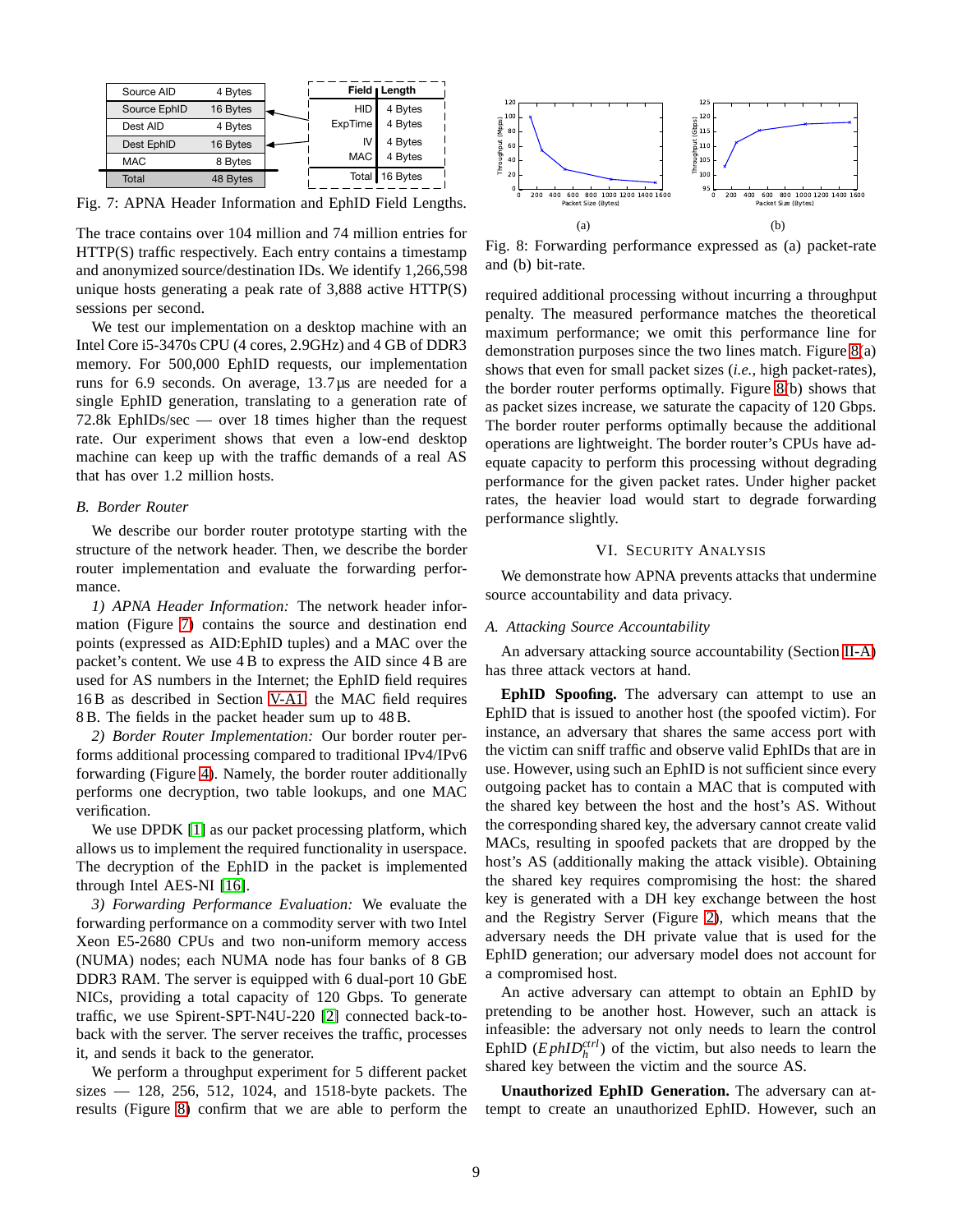attempt is not feasible since the EphID construction (Figure [6\)](#page-7-2) is CCA-secure.

We achieve a CCA-secure encryption scheme through two primitives. First, we use symmetric encryption in counter mode with a fresh IV for every encryption; this encryption is secure under a chosen plaintext attack. Second, we use a CBC-MAC scheme to authenticate the concatenation of the ciphertext and the IV. Note that our use of the CBC-MAC is secure against chosen plaintext attacks since the input length to the CBC-MAC is fixed to  $16B$ .<sup>[3](#page-9-1)</sup>. The combination of these two primitives results in CCA-secure encryption scheme [\[7\]](#page-15-11).

**Identity Minting.** A common attack against systems that provide accountability is identity minting, whereby a malicious host attempts to create multiple (unauthorized) identities. In APNA, since host identifiers (HIDs) are generated by the AS and assigned only to the hosts that have authenticated, the hosts cannot independently create multiple identifiers. In addition, if a host requests a new HID, the previous HID and all associated EphIDs are revoked by the AS. Thus, at any moment every host on the network is identified by a single HID.

## *B. Attacking Privacy*

An adversary attacking data privacy can attempt to eavesdrop on communication data or store it and decrypt it once he obtains the encryption keys. In APNA, traffic is encrypted by default and our scheme achieves perfect forward secrecy: The symmetric key that is used for data encryption is bound to the EphID (and the public/private key pair for that EphID) that is used for the corresponding communication session. This key pair is not used to derive other encryption keys and is not derived from other long-term private keys  $(K_{AS}^-$ ,  $K_H^-)$ . Hence, only the compromise of a private key for an EphID compromises data privacy and only for the communication session that uses this EphID.

Alternatively, an AS-level adversary can actively try to compromise data privacy of a customer host through a MitM attack. The malicious AS can perform a MitM attack during the shared key establishment between the victim  $(EphID_v)$  and a peer host  $(EphID<sub>p</sub>)$ . In this attack the malicious AS replaces the certificate for the EphID of the victim host  $(C_{EphID_v})$  with another (fake) certificate, pretending to be the victim host to the peer host; the peer host accepts *CE phID<sup>v</sup>* . However, the AS cannot deceive the victim by pretending to be the peer host because it cannot generate the certificate for *E phID<sup>p</sup>*  $(C_{EphID_p})$  that is signed by the private key of the peer host's AS. Consequently, the connection is not established and the adversary cannot read any communication of the hosts. The MitM attack is only possible if the source and destination ASes collude, which we do not consider in our model.

For communication between two hosts in the same AS (*i.e.,* intra-domain communication), APNA does not provide any privacy guarantee from the AS: the identities of the two hosts are already known to the AS (compromising host privacy), and the AS can perform MitM attacks to decrypt communication between the hosts (compromising data privacy) as the AS can fake both certificates for the EphIDs that the hosts use. The two hosts can use security protocols in higher layers (*e.g.,* TLS) to encrypt the content of the communication.

## *C. Other Attacks*

**Unauthorized Shutoff Requests.** The shutoff protocol can be misused to perform a denial-of-service attack against a host. To prevent such an attack, three measures are implemented to prevent unauthorized shutoff requests. First, only the destination host and destination AS are authorized to issue a shutoff request. Furthermore, the shut-off requester has to present the unwanted packet that proves that the source has indeed sent the packet. Since every packet has been cryptographically marked by the source AS, the destination cannot make a shutoff request with a rogue packet. Lastly, the shutoff requester must present its authorization credentials—it needs to sign the request message with the private key associated with the destination EphID, and include the corresponding shortlived certificate in the request message, proving that it is an authorized party.

**DDoS Attacks on Hosts.** The architecture provides intrinsic defense against DDoS attacks for three reasons. 1) Since spoofing the source identifier is difficult, reflection DDoS attacks (*e.g.,* DNS reflection) are difficult to launch. 2) The shutoff protocol allows the victim to suppress unwanted traffic. 3) Due to strong accountability, the victim can ask the AS of malicious host to take action against the host behind the EphIDs that are generating a lot of DDoS attack traffic.

#### VII. PRACTICAL CONSIDERATIONS

## <span id="page-9-0"></span>*A. DNS Registration*

Today, the names of publicly accessible services (*e.g.,* an online shopping website) are typically registered to public DNS servers. In APNA, the servers that host such services publish the EphID to a public DNS server, and the DNS server returns the EphID with the corresponding certificate for a requested domain name. To this end, the server performs two tasks: 1) it requests an EphID and the associated certificate from its AS; and 2) it registers the certificate under the domain name to DNS;<sup>[4](#page-9-2)</sup> the registered EphID will be used as the destination address in future communication.

Publishing certificates to the DNS raises a problem: a shutoff request against a published EphID would terminate any ongoing communication sessions that use this EphID. A naïve solution is to update the DNS entry with a new EphID whenever the published EphID becomes invalid. However, this would become burdensome for the DNS infrastructure if attackers continuously issue shutoff requests against a domain.

Our solution is to define *receive-only EphIDs*—EphIDs that are used only to receive packets and are never used as the source EphIDs. Since they are never used as the source identifier, they cannot become the target of shutoff requests. To

<span id="page-9-1"></span><sup>3</sup>CBC-MAC is insecure for variable-length messages [\[6\]](#page-15-17).

<span id="page-9-2"></span><sup>4</sup>We assume DNSSec to authenticate DNS records.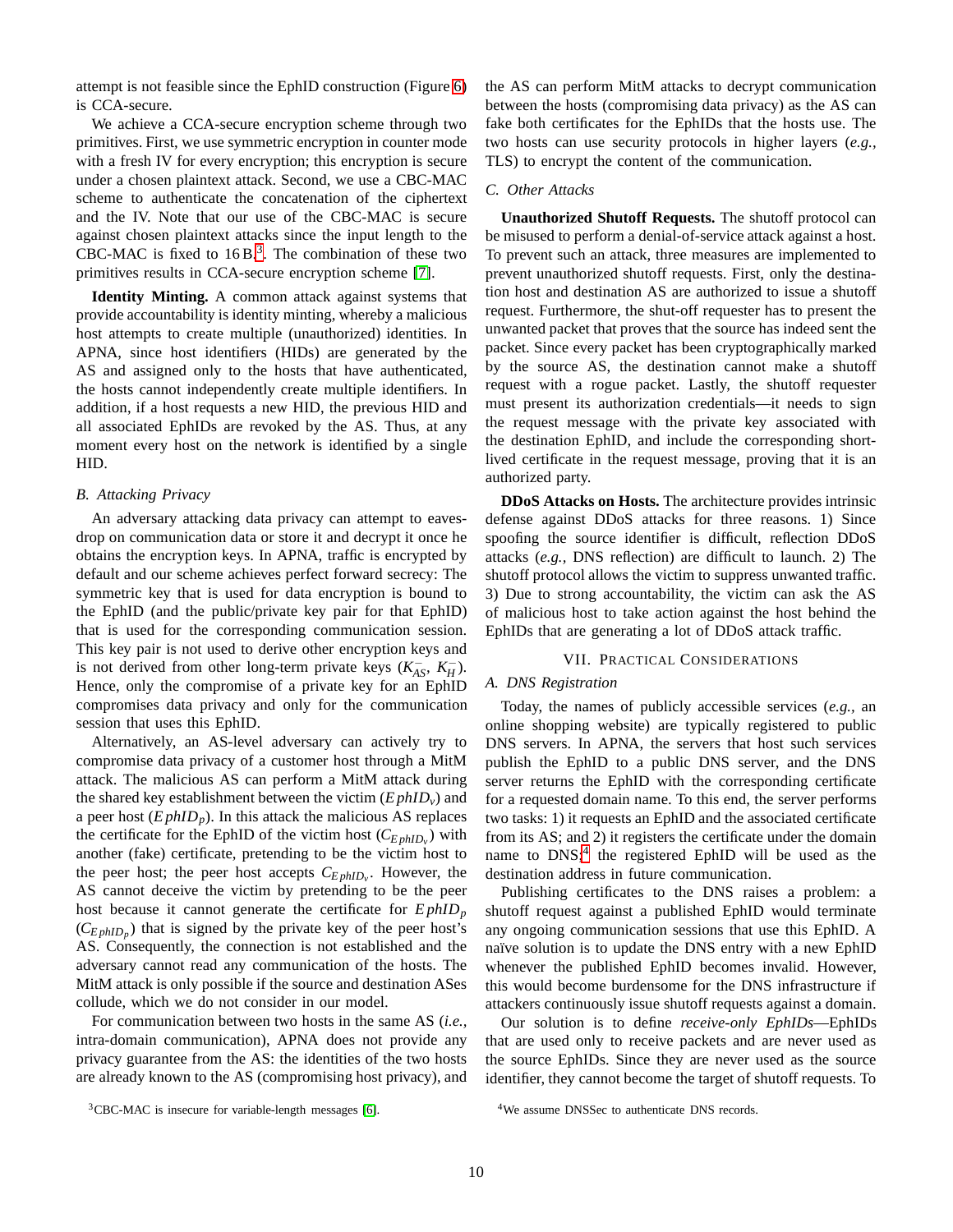avoid using receive-only EphIDs as the source identifier, the communication establishment to a server needs to be changed (*i.e.,* the server does not respond to the client using the receiveonly EphID).

**Client-Server Connection Establishment.** To support receive-only EphIDs by the server, the connection establishment procedure in Section [IV-D1](#page-5-1) is extended. To simplify the narrative, assume that the client uses  $E$ *phID<sub>c</sub>* to connect to the server, and that the server uses  $E$ *phID<sub>r</sub>* as the receiveonly EphID and *E phID<sup>s</sup>* to serve the client.

After obtaining  $E$ *phID<sub>r</sub>* from DNS, the client contacts the server using  $E$ *phID<sub>c</sub>* and  $E$ *phID<sub>r</sub>* as the source and destination EphIDs, respectively. The server verifies the shortlived certificate of *E phID<sup>c</sup>* and computes a shared key that will be used to encrypt data packets between the client and the server. However, instead of using the short-lived certificate of *E phID<sup>r</sup>* , the server uses the short-lived certificate of *E phID<sup>s</sup>* to compute the shared key. Then in the response message to the client, the server includes the short-lived certificate of *E phID<sup>s</sup>* to inform the client that  $E$ *phID<sub>s</sub>* will be used by the server to serve the client.

The client verifies the short-lived certificate of *E phID<sup>s</sup>* and computes the shared key using the certificates for *E phID<sup>s</sup>* and  $E$ *phID<sub>c</sub>*. In addition, the client uses  $E$ *phID<sub>s</sub>* as the destination EphID to communicate to the server.

**Protecting DNS Queries.** Using the certificates for the two EphIDs (*i.e., E phID<sup>c</sup>* and *E phIDr*), DNS queries are encrypted just like any other data communication. Hence, only the DNS server and the host knows the content of the query (*e.g.,* domain name). However, if the DNS server is operated by the host's AS, the AS can compromise the privacy of the DNS query—the AS knows the identity of the host from the EphID and retrieves the content of the query from the DNS server. To prevent such a compromise, the host can use a DNS server that he trusts and that is not operated by the AS that he resides in.

**DNS Poisoning.** A malicious AS can poison its local DNS servers with rogue entries. When the victim attempts to connect to a certain domain, the AS can successfully launch a MitM attack. We do not explicitly address DNS security since it is not a network-layer issue. With APNA, users can securely communicate with a trusted DNS server of their choice, avoiding their AS.

## <span id="page-10-0"></span>*B. Hosts Behind Connection-Sharing Devices*

In the Internet, connection sharing devices (*e.g.,* NAT) are often used. For example, DSL or cable modems often have wireless Access Point functionality that allows multiple devices (*e.g.,* laptops, smart phones) to connect to the Internet; and, Internet cafés share their Internet connection and make it accessible to their customers. In this section, we describe two approaches that embrace connection-sharing devices in APNA. For brevity, a connection sharing devices is referred to as an Access Point (AP).

**Bridge-mode.** In this approach, the AP serves as a transparent bridge that interconnects users behind the AP to the AS. The AS requires all users to be directly authenticated to itself. In this approach, the AS needs to authenticate every single user, even those that may stay in the AS network for only a short period of time. Alternatively, the AS can delegate the management of connection sharing to the corresponding APs.

**NAT-mode.** In this approach, the AP creates a small domain of its own while acting as a host to the AS network. That is, the AP performs the protocol described in Section [IV](#page-3-1) as a host to the AS while playing the roles of a RS, an MS, a router, and an accountability agent on behalf of its clients.

As a RS, the AP bootstraps the hosts into the AP's internal network: it authenticates the hosts to the internal network, negotiates shared keys that are used to authenticate the packets that the hosts send, and provides bootstrapping information.

As an MS, the AP makes EphID requests on behalf of its hosts to the AS. The procedure that the AP follows to acquire EphIDs for its hosts is similar to the EphID issuance protocol described in Figure [3,](#page-5-2) but with two differences. First, when requesting for an EphID to the MS of the AS, the AP uses an ephemeral public key that is supplied by its host. Second, the AP keeps track of the EphIDs that are assigned to the hosts as a list, *i.e., E phID in f o* (as opposed to deriving HIDs from EphIDs) since EphIDs are encrypted using the AS's secret key and EphIDs contain HIDs assigned to the AP, not to its hosts. This list is used to identify the hosts using EphIDs in the packets.

As a router, the AP implements the data forwarding procedures described in Figure [4,](#page-6-1) but with two differences. First, instead of parsing the EphIDs to determine the HID of the host, the AP uses the *E phID\_info* list. Second, for outgoing packets, in addition to verifying the MAC in the packets using the shared keys with its hosts, the AP replaces the MAC using its shared key with the AS before forwarding the packets to the AS.

Finally, as an accountability agent, the AP identifies the misbehaving hosts based on EphIDs. Since the hosts behind an AP are not visible to the AS and since the AS issues EphIDs to the AP not to the hosts, the AS holds the AP accountable for misbehaving EphIDs. Then, the AP determines the host that is using the misbehaving EphID.

## *C. Connection Establishment Latency*

In Section [IV-D1,](#page-5-1) we described how two hosts establish a connection with each other: using the short-lived certificates for the two EphIDs, the two hosts compute the symmetric shared key that is used for data encryption. The connection establishment requires one Round Trip Time (RTT) before any communication can take place; however, this RTT can be eliminated. On the very first packet of the connection establishment, the host encrypts its data after computing the shared key. Then, the receiving host decrypts the data after computing the shared key.

In the case of client-server communication, the connection establishment (described in Section [VII-A\)](#page-9-0) requires 1.5 RTTs,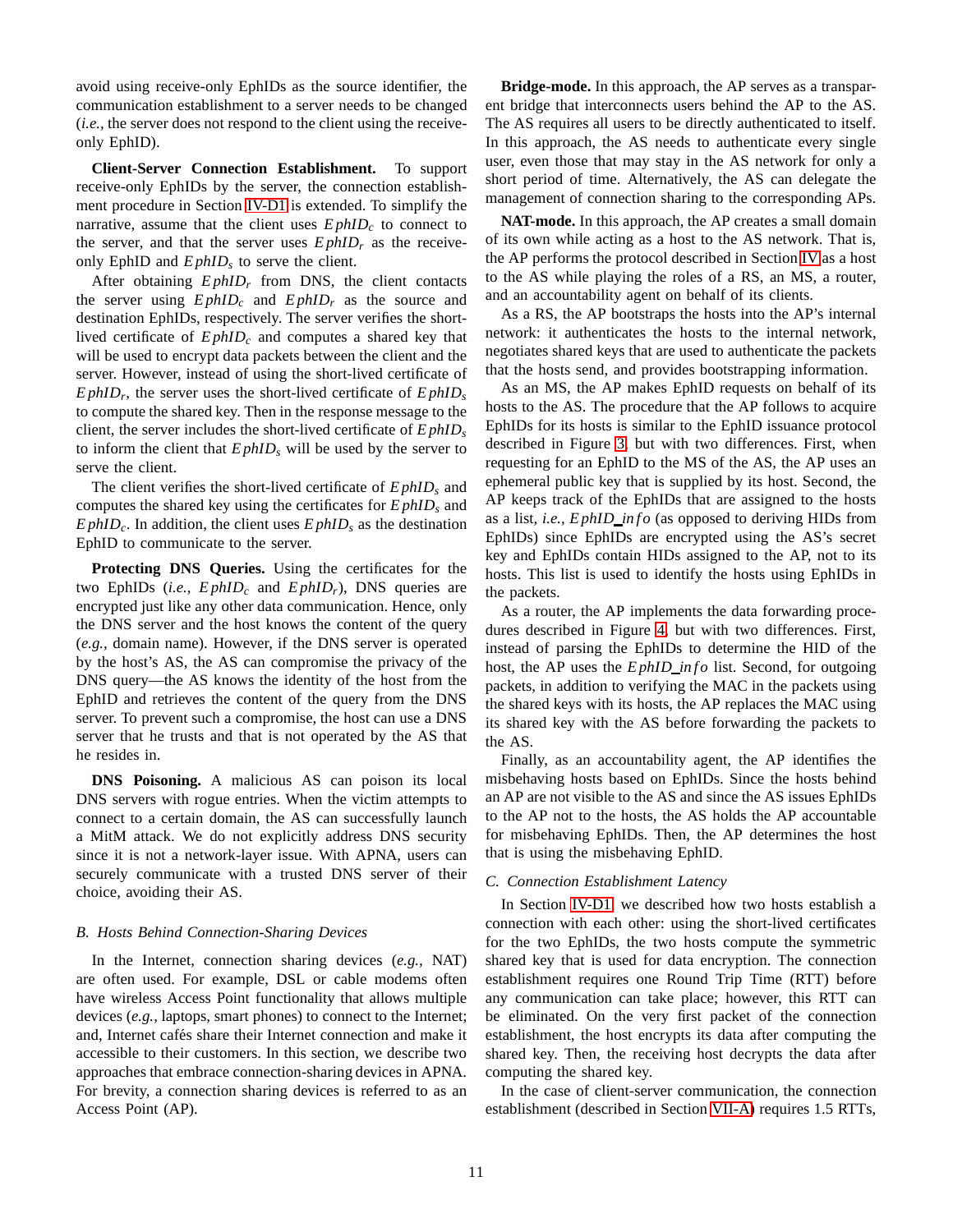but this latency can be reduced to 0 or 0.5 RTT depending on the desired level of data privacy. If the client encrypts data on the first packet using the shared key between her EphID and the receive-only EphID of the server, the client incurs zero RTT in connection establishment. However, if an adversary compromises the private key of the receive-only EphID, the adversary can decrypt the first packets of all communication sessions with the server. The compromise of the first packets is eliminated if a client does not send data on the first packet; however, this incurs latency penalty of 0.5 RTT.

## *D. Deployment in the Internet*

Although our ideas are not restricted to a certain Internet architecture, APNA can be used in today's Internet. To this end, the Generic Routing Encapsulation (GRE) protocol [\[14\]](#page-15-18), which uses the IPv4 network as virtual Point-To-Point (PTP) links to encapsulate various network protocols (*e.g.,* tunneling IPv6 sites over IPv4 network) can be used. In APNA, GRE encapsulation can interconnect two APNA entities, *e.g.,* between two APNA routers over IPv4 network.

<span id="page-11-0"></span>

Fig. 9: APNA Packet Structure.

Figure [9](#page-11-0) shows the APNA packet structure using the GRE protocols. The source and destination addresses of the IPv4 header are that of the two APNA entities that are sending and receiving the APNA packet. The APNA header and the data payload follow the GRE tunnel header; the GRE tunnel specifies the encapsulated network protocol using the *Protocol Type* field. Since the GRE protocol uses the *EtherType* numbers for identifying the encapsulated protocol, we would need to request a dedicated EtherType number from IANA.

IPv4 addresseses of the hosts serve as the HIDs in the IPv4 deployment. Note that IPv4 addresses and HIDs are both four bytes long, and IPv4 addresses are uniquely assigned to hosts in an AS. In addition, IPv4 addresses of APNA routers serve as AIDs so that inter-domain routing continues to be based on IPv4 addresses.

For intra-domain forwarding in the source AS, the source host puts its IP address and the IP address of an APNA router as the source and destination addresses in the IPv4 header (that comes before the GRE header), respectively. For intra-domain forwarding in the destination AS, an APNA router 1) decrypts the destination EphID in the APNA header to get the HID

(*i.e.,* IPv4 address) of the destination host; and, 2) replaces the destination IPv4 address of the IPv4 header with the HID.

This intra-domain forwarding has a privacy implication. Within the source and destination ASes, the addresses of the hosts are visible; hence, it is not possible to provide any privacy guarantee against an adversary who observes packets within the ASes. However, once an AS fully deploys APNA (*i.e.,* all routers forward packets based on EphIDs), this privacy implication disappears.

For inter-domain forwarding in the source AS, a APNA router replaces the addresses in the IPv4 header of the APNA packet with its IPv4 address and the destination AID as the new source and destination addresses, respectively. For all transit ASes, the packet is forwarded based on the destination address in the IPv4 header.

**APNA Gateway.** Making modifications to the host network stack is an onerous task that hampers deployment of novel architectures. Hence, we propose using APNA gateways to bridge between the Internet and APNA without having to change the host network stack. An APNA gateway has two roles: 1) as an APNA host, it runs the protocols described in Section [IV;](#page-3-1) and 2) as a packet translator, it converts between native IPv4 and APNA packets. Assuming that the gateway uses different source EphID for different IPv4 flows, the challenge in translating between IPv4 and APNA packets is determining the mapping between IPv4 flow information (identified by the standard 5-tuple) in IPv4 packets and APNA flow information (identified by source and destination AID:EphID pair) in APNA packets.

When forwarding an outgoing IPv4 packet from a host to an APNA router, the gateway converts the IPv4 packet to a APNA packet. IPv4 addresses in the APNA packet can be easily determined: the addresses of the gateway and the APNA router are used as the source and destination IP addresses, respectively. In addition, the source AID:EphID information in the APNA header can be easily determined: for each new IPv4 flow, the gateway uses a different EphID. However, determining the destination AID:EphID is not trivial. In fact, the gateway cannot determine the destination AID:EphID solely based on the 5-tuple information in the IPv4 packet from the host.

Instead, the gateway has to rely on mechanisms that the host uses to find its peer host. For instance, a client may use DNS that stores the short-lived certificate and the IPv4 address of the server. The gateway that serves the client learns the IPv4 address and the AID:EphID of the server by inspecting the DNS reply to the client. Then, the gateway uses the destination IPv4 address in the IPv4 packets from the client to the server to get AID:EphID of the server.

Note that the gateway can automatically learn the IPv4 address to AID:EphID mapping only if the host uses a wellknown mechanisms (*e.g.,* DNS). Otherwise, the host needs to statically configure the mapping between peer's IPv4 address and the AID:EphID pair into the gateway.

In the above client-server communication example, one may argue that the host privacy of the server is lost since its IPv4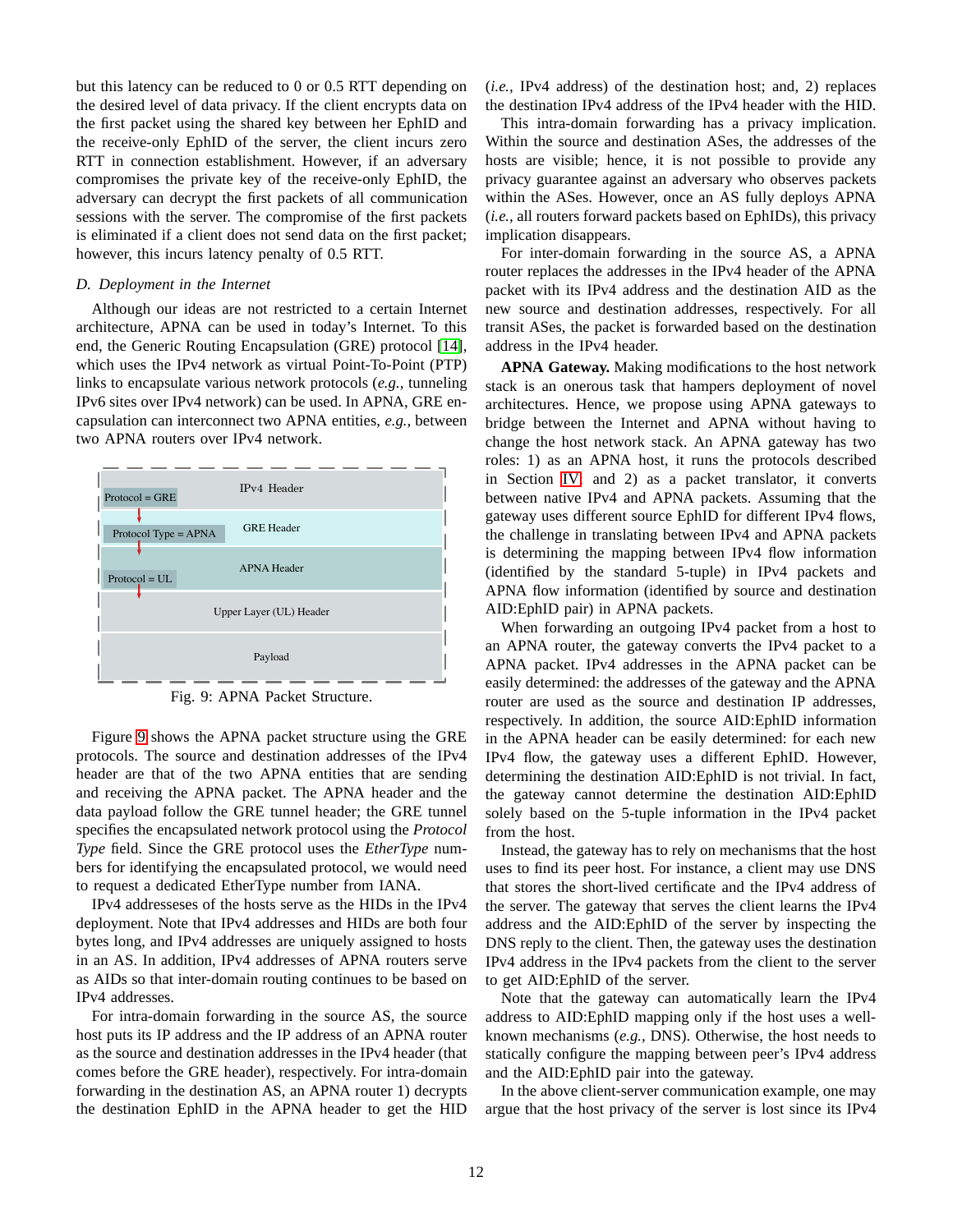address is registered in DNS. To overcome such privacy loss, the IPv4 address can be removed from the DNS record. When the client's gateway sees the DNS reply, it generates and appends a random IPv4 address into the DNS reply. Then, based on the destination IPv4 address in the client's packets to the server, the gateway determines the AID:EphID of the server.

When forwarding an incoming APNA packet from an APNA router to a host, the gateway needs to convert it to an IPv4 packet by choosing appropriate source and destination IPv4 addresses. If the gateway already has the mapping between the APNA flow tuple and the IPv4 flow tuple (*i.e.,* the receiving host has sent an outgoing packet with the IPv4 flow tuple), the gateway uses the IPv4 flow tuple to create the IPv4 packet. If the gateway does not have the mapping, the gateway needs to carefully choose the source and destination IPv4 addresses for the IPv4 packet.

When choosing the source address, the gateway needs to ensure that the host can distinguish between different flows. That is, every APNA flow tuple must be mapped to a unique IPv4 flow tuple. If the gateway uses its IPv4 address as the source address in the IPv4 packet, two different APNA flows may have the same 5-tuple information when they use the same source port number. Alternatively, we define a *virtual endpoint* which consists of an IPv4 address (*e.g.,* randomly drawn from a private address space), and the source port number in the transport header in the APNA packet. The gateway assigns unique virtual end-point for each APNA flow, and the IPv4 address of the virtual end-point is used as the source IPv4 address in the IPv4 packet.

To determine the destination IPv4 address, the gateway uses the destination EphID information in the APNA header. However, the mapping between EphID and IPv4 address exists only if the destination has sent an outgoing packet or the destination host has registered the mapping between its EphID and IPv4 address. For example, a server administrator registers a (receive-only EphID, IP address)-tuple to his gateway after registering his domain information in DNS.

## VIII. DISCUSSION

#### <span id="page-12-0"></span>*A. Ephemeral ID Granularity*

Thus far, we have argued that APNA does not impose the granularity at which EphIDs should be used and we have shown that the EphIDs can be generated at high speed (See Section [V-A3\)](#page-7-4). In this section, we present four granularities at which EphIDs can be used.

**Per-Flow Ephemeral ID.** This is the typical use case where a host uses different EphIDs for different flows. There are two advantages to per-flow EphIDs. It prevents an observer's attempt to identify a common sender of multiple flows by inspecting the content of the packets (*i.e.,* APNA header and payload). Shut-off incidents have limited impact on a host. It terminates the flow that uses the reported EphID as the source; however, all other flows remain intact. The disadvantage of this case is that a host needs to acquire and manage EphIDs for every new flow.

**Per-Host Ephemeral ID.** On one end of the spectrum, a host uses a single EphID for all packets. The advantage of this model is that a host only needs to acquire and manage one EphID. However, there are two drawbacks. Since all packets have the same source EphID, all packets are linked to a common sender. Shut-off incident terminate all connections from the host.

**Per-Packet Ephemeral ID:** A host could use different EphIDs per each packet. Hence, it would be difficult to link different packets even to a single flow, providing the strongest privacy guarantee. However, even the destination host cannot demultiplex packets into flows based on the APNA headers in the packets. An additional protocol is necessary to demultiplex packets [\[23\]](#page-15-19).

**Per-Application Ephemeral ID.** An EphID can be used to represent all packets that are generated by an application or a service that is running on the host. This EphID granularity facilitates managing traffic that are generated by an application. For example, if an AS enforces its hosts to use perapplication EphIDs, the AS and its hosts could collaboratively identify malicious applications (*e.g.,* DDoS bot application) that are running at the hosts. The network identifies malicious activities (*e.g.,* creating flooding attacks) to a source EphID and inform the host about the EphID; then the host identifies the application that uses the EphID and takes appropriate actions.

## <span id="page-12-2"></span>*B. Support for ICMP*

In APNA, ICMP is available by default in most cases because the source host can be reached using the source EphID that is present in host's packets<sup>[5](#page-12-1)</sup>. Hence, using the source EphID in a packet, one can send an ICMP message to the source host.

Sending an ICMP message follows the same procedure as sending a data packet to another host. An entity (*e.g.,* router or host) that wishes to send an ICMP message uses one of its EphID as the source address in the packet and computes the MAC using the shared key with its AS. APNA offers privacy and accountability for the ICMP messages: identity of the entity remains hidden except to its AS, and the packet is authenticated by the AS. Consequently, if an ICMP message is deemed to be faulty by the receiving host, he can hold the ICMP message sender accountable for the message via the AS of the sender.

Unlike data communication between two hosts, however, the payload of ICMP messages are not encrypted. Encrypting the payload is difficult because the ICMP message sender cannot easily obtain the short-lived certificate of the source EphID in the original message that have prompted the ICMP message. One naive approach is to store short-lived certificates of all flows that the (ICMP message) sender sees; however, this approach incurs a lot of storage overhead to the sender.

<span id="page-12-1"></span><sup>&</sup>lt;sup>5</sup>If the source EphID expires immediately after the packet leaves the source AS, the source EphID becomes invalid. However, we expect such case to occur infrequently.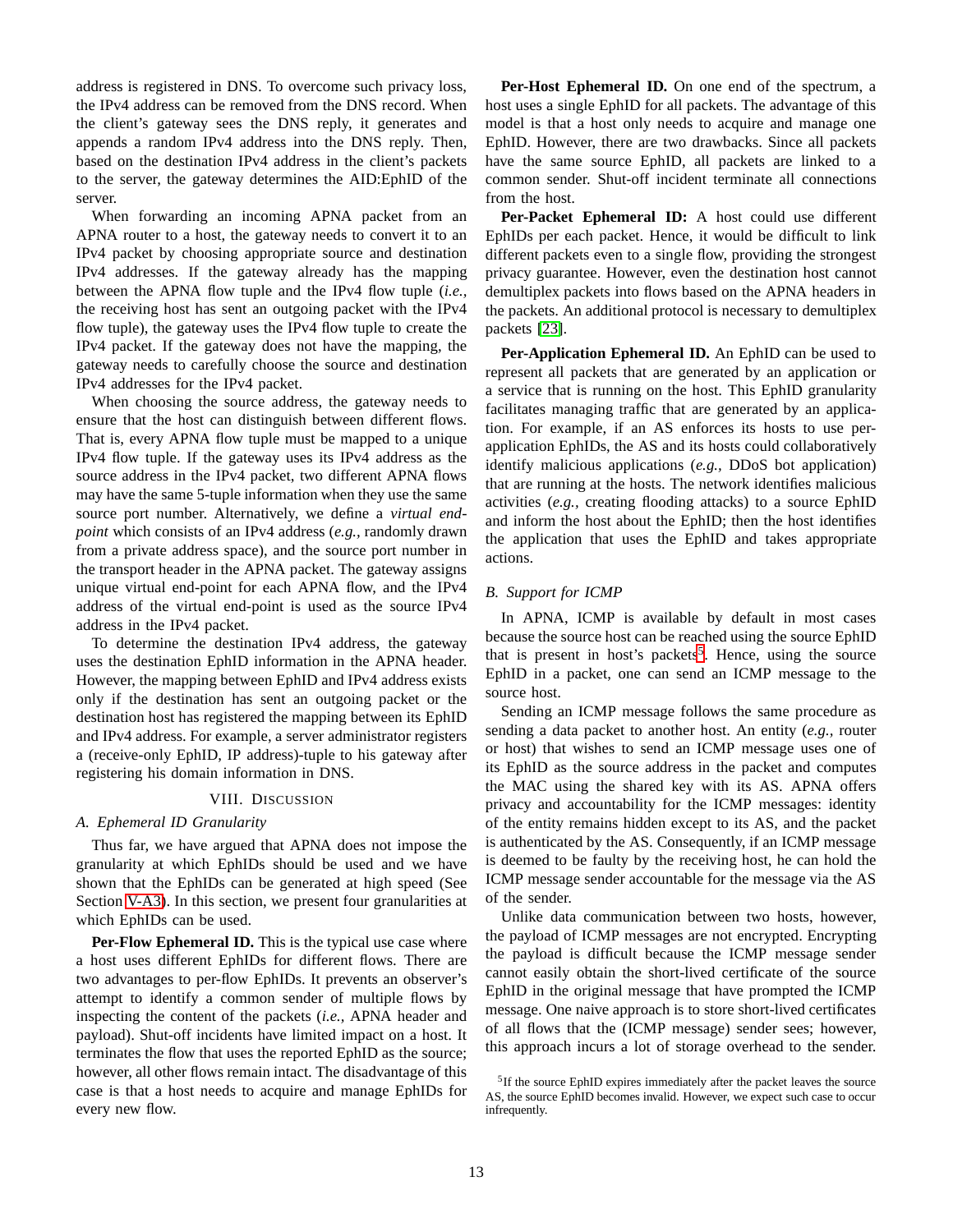As our future work, we are exploring ways to encrypt ICMP messages without imposing excessive overhead to the ICMP message sender.

## <span id="page-13-1"></span>*C. Strengthening the Shutoff Protocol*

If designed incorrectly, the shutoff protocol can be abused as a tool to perform DoS attacks against benign hosts. Thus, it is important to correctly identify the entities that are authorized to perform a shut-off.

In Section [IV-E,](#page-6-0) we restricted the authorized parties as the destination host and AS since these are the only two parties that will provably receive the packet based on the APNA header. However, there are proposals to encode the forwarding paths into the packets (*e.g.,* Packet Passport [\[25\]](#page-15-20), ICING [\[29\]](#page-15-21), and OPT [\[22\]](#page-15-22)). When such proposals are combined with our architecture, the list of authorized entities can be extended to include on path-ASes (or their routers), strengthening the shut-off protocol.

## *D. Handling Replay Attacks*

A malicious entity that aims to "harm" a source host may replay packets of the source. In the short-term, replayed packets may induce shutoff incidents against the source host, disrupting communication of the source; and in the long-term, the AS of the source host may take retributive action against the source host for repeated shutoff incidents.

Replay attacks can be prevented by making every packet unique. That is, a nonce field is added to the APNA header (Figure [7\)](#page-8-0), and a source host puts a unique number for each generated packet. Then, the destination host performs replay detection based on the nonces in the packets and discards all duplicate packets.

Ideally replayed packets should be filtered near replay location, but this requires routers in the network to perform replay detection. Designing a practical in-network replay detection mechanism that does not affect routers' forwarding performance is not trivial; it is our future work to design such a mechanism.

## <span id="page-13-0"></span>*E. APNA-as-a-Service*

An ISP can offer APNA's accountability and privacy protection not only to hosts in its network, but also to its downstream (*e.g.,* customer) ASes. In this deployment, a downstream AS can be viewed as a connection-sharing device that provides APNA connections to its hosts. Then the downstream AS can work as a *transparent bridge* or *NAT* to connect its customers to the ISP (See Section [VII-B](#page-10-0) for details).

APNA-as-a-Service offers benefits to both the ISP and the downstream ASes. The ISP can expand its APNA customer base beyond its network. However, note that the ISP can only offer APNA-as-a-Service to ASes whose packets must go through the ISP. This restriction is necessary since the ISP needs to be able to verify all packets that are originating from the downstream ASes to act as the accountability agent. The customer ASes, especially the small ASes that do not have a large number of hosts (*i.e.,* small anonymity set), can enjoy stronger level of host privacy protection by mixing with customers of other (upstream) ISPs.

However, there are challenges in deploying APNA-as-a-Service. For example, authentication process of the end-hosts become more complicated since the hosts of the downstream AS may need to authenticate remotely. In addition, routing in the downstream ASes become complex, especially for the ASes that are multi-homed (e.g., managing EphIDs). As our future work, we are investigating the challenges associated with offering APNA-as-a-Service.

## *F. Interaction with TLS*

APNA by design addresses network layer security issues: (1) it prevents source spoofing by imposing strict authentication of packets; and (2) it provides communication privacy by hiding the identities of communicating parties and supporting pervasive end-to-end encryption. However, APNA does not deal with security issues at higher layers (e.g., authenticating domain ownership).

APNA can work in conjunction with security protocols that deal with security issues at higher layers. For example, TLS can be implemented on top of the encrypted end-to-end path between two hosts to perform user authentication. However, not all functionalities of upper layer security protocol may be necessary. For instance, since APNA already provides a secure end-to-end channel between hosts, the mechanism to establish a symmetric shared key for data encryption may be omitted when implementing TLS on top of APNA.

## *G. Parameter Considerations*

*1) Expiration Time for EphIDs:* There are multiple factors to consider when deciding the expiration time for EphIDs and the associated short-lived certificates: it should be sufficiently long so that an EphID does not expire before the communication that uses the EphID terminates. At the same time, it should be kept short so that EphID does not last long beyond the end of the communication.

If EphIDs are used per flow, the expiration time can be set to 15 minutes as 98% of the flows in the Internet last less than 15 minutes [\[11\]](#page-15-23). Alternatively, the EphID Issuance protocol (Section [IV-C\)](#page-4-2) can be extended to allow hosts to express their choice of expiration time. For instance, an AS may specify three categories (short-term, medium-term, long-term EphIDs) to accommodate diverse nature of flow duration time.

*2) Managing Revoked EphIDs:* EphIDs can be preemptively revoked before they expire: a host could revoke an EphID that is no longer needed, or an EphID could have been subjected to a shutoff incident. Regardless of the reason for revoking EphIDs, border routers in the ASes need to store a list of revoked EphIDs (*i.e., revoked E phIDs* in Figure [4\)](#page-6-1). If there are too many revocations in an AS, it burdens the border routers since the size of the *revoked E phIDs* would become large.

There are two ways to manage the size of *revoked E phIDs* list. First, since EphIDs will expire over time and packets using expired EphIDs are dropped, the expired EphIDs can be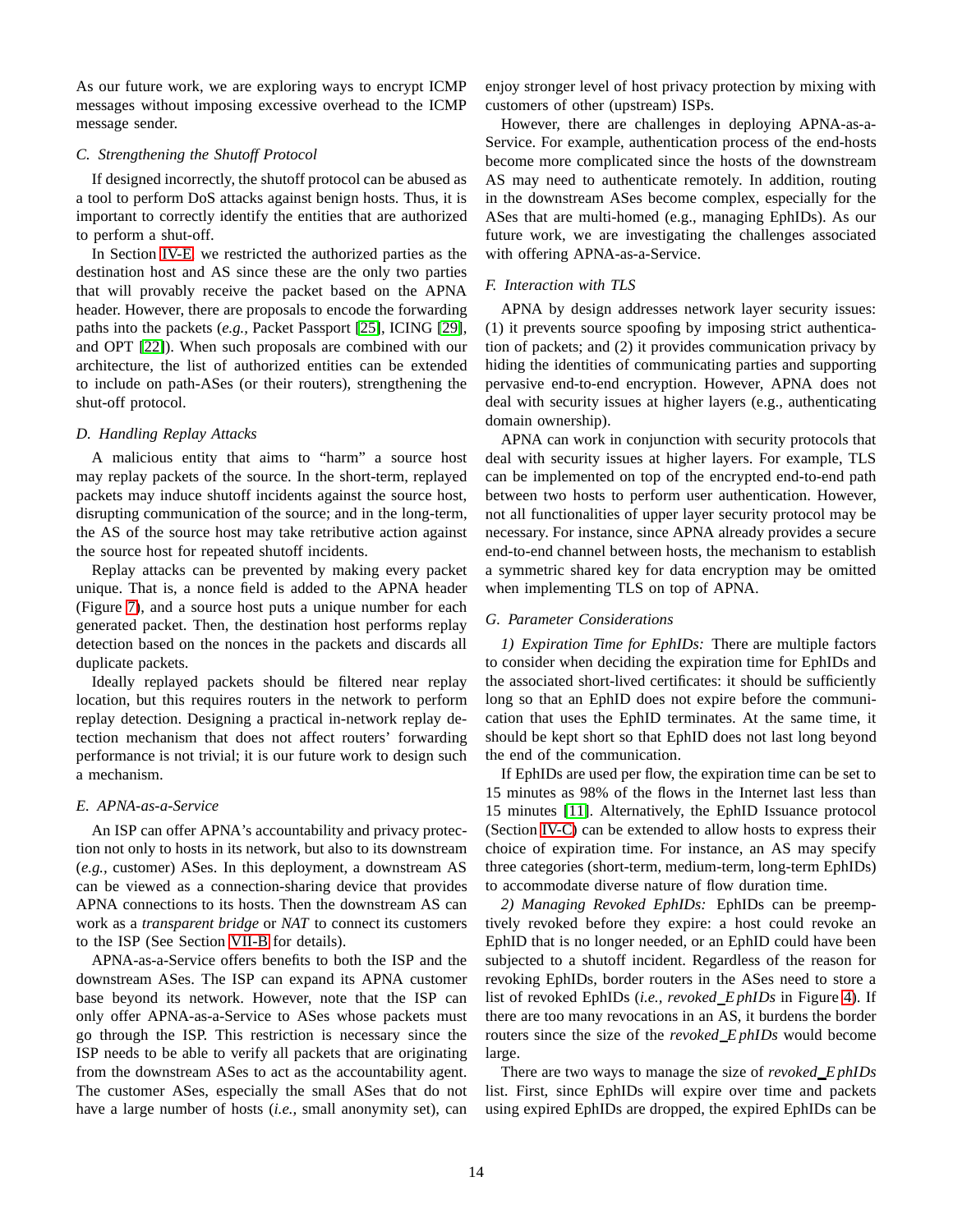removed from *revoked E phIDs*. Second, if too many EphIDs of a host are revoked, AS should view it as a sign of malicious activity by the host. In such event, AS revokes the HID of the host invalidating all EphIDs that are issued to the host, and AS assigns a new HID to the host. In addition, the AS can contact the host for corrective measures.

Such measures against malicious hosts by the ASes are not radical. Already in today's Internet, ISPs that participate in Copyright Alert System (CAS) [\[3\]](#page-15-24) actively take actions against the customers who repetitively upload copyrighted contents illegally: a customer receives warnings up to 6 reported incidents of illegal uploads, and on the 7th incident, his ISP take actions against the customer (*e.g.,* temporarily reduce connection bandwidth, take educational course about copyright laws). In APNA, an AS can set a maximum number of EphIDs that can be preemptively revoked for each host. Then if a host exceeds the maximum number, the AS can take actions against the host.

## *H. Governments and Communication Privacy*

Although generally perceived as a threat on communication privacy, there are legitimate reasons for governments to subvert communication privacy (*e.g.,* to monitor terrorist activities). In fact, many governments by law mandate ISPs to keep record of their Internet traffic (*e.g.,* source and destination IP addresses, payload of the packets, etc).

APNA protects communication privacy making mass surveillance difficult; however, at the same time, it allows entities, such as a government, to deanonymize communication when necessary. With the cooperation of an AS, a government can deanonymize the identity of hosts from EphIDs. Furthermore, if the government has cooperation from the ASes in which communicating hosts reside, the AS could decrypt ongoing communication by performing a MitM attack. However, the government cannot simply collect packets in the Internet to observe communication since packets are encrypted (*i.e.,* making mass surveillance difficult). In addition, since APNA achieves perfect forward secrecy, governments cannot decrypt all communication of a host, even if after compromising the long-term public key of the host.

## IX. RELATED WORK

Persona [\[26\]](#page-15-25) is the first proposal to introduce the idea of balancing privacy and accountability at the network layer. The source ISP replaces the IP address of each outgoing packet with another address from an assigned pool. Although this approach hides the source's identity, it breaks the notion of flow and prevents the destination from demultiplexing connections.

Accountable and Private Internet Protocol (APIP) [\[30\]](#page-15-1) proposes an architecture that balances accountability and privacy at the network layer. In APIP, the source address in the network header is replaced with the address of an *accountability delegate* that vouches for the source's packets. The return address can then be specified at a higher layer – invisible from the network – protecting the source's privacy. Senders are

expected to brief each packet to their accountability delegate such that on-path devices can request a "vouching proof" from the corresponding delegate.

APIP balances privacy and accountability at the network layer, but it comes with certain limitations. APIP's notion of privacy is limited to sender-flow unlinkability, leaving data privacy and the associated challenges (*e.g.,* key distribution, management, and establishment) unaddressed. Our proposal presents a holistic architecture that addresses these constraints and by default supports data privacy. Furthermore, the design of APIP precludes every packet from being accounted for in the network: it is possible for a malicious host to omit reporting packets to its accountability delegate when the flow for those packets has been "whitelisted".<sup>[6](#page-14-0)</sup> In APNA, every packet is linked to its sender since a MAC is computed using the shared key between the AS and the host for every packet (Section [IV-D\)](#page-5-3). Second, masking the return address complicates getting messages from the network back to the source—the messages must be redirected through the accountability delegate of the source; the complexity of this functionality remains unaddressed. APNA allows the network to send messages directly to the source while preserving host privacy and the accountability properties (Section [VIII-B\)](#page-12-2).

**Source Accountability:** The Accountable Internet Protocol (AIP) [\[4\]](#page-15-5) treats source accountability as a central architectural principle. In AIP, self-certifying IDs and a shutoff protocol (implemented by smart Network Interface Cards) are used to identify and block malicious sources. Our architecture uses self-certifying IDs in an anonymity-preserving way and delegates the shutoff functionality to the source domain.

In Passport [\[25\]](#page-15-20), OPT [\[22\]](#page-15-22) and ICING [\[29\]](#page-15-21), Message Authentication Codes are used for each AS on the end-toend path, allowing on-path ASes to verify the authenticity of packets.

Bender *et al.* [\[8\]](#page-15-26) were first to introduce the concept of accountability agents in their Accountability-as-a-Service (AaaS) proposal. However, AaaS does not address privacy considerations and requires symmetric keys between all AS pairs.

**Host Privacy and Anonymity:** Raghavan *et al.* [\[33\]](#page-16-5) propose ISP-wide NATs to hide the hosts' identities from entities in other ASes. We borrow their motivation that the size of today's large ISPs provides sufficiently large anonymity sets. Onion routing [\[34\]](#page-16-0) and Mix Networks [\[12\]](#page-15-27) by design provide source anonymity at the cost of source accountability.

Han *et al.* [\[17\]](#page-15-28) propose a cross-layer design that uses psuedonyms to hide the user's identity. Similar to APNA, the proposal allows the user to choose the level of anonymity and it uses encryption to mask the identity of the host in network addresses. However, the proposal falls short of being a complete architecture that balances between accountability and privacy: it does not consider pervasive data encryption and

<span id="page-14-0"></span><sup>6</sup>Verifiers do not verify flows that have been "whitelisted," and a sender does not brief packets unless it is asked by its accountability delegate under the recursive verification method (Section 5 in APIP [\[30\]](#page-15-1)).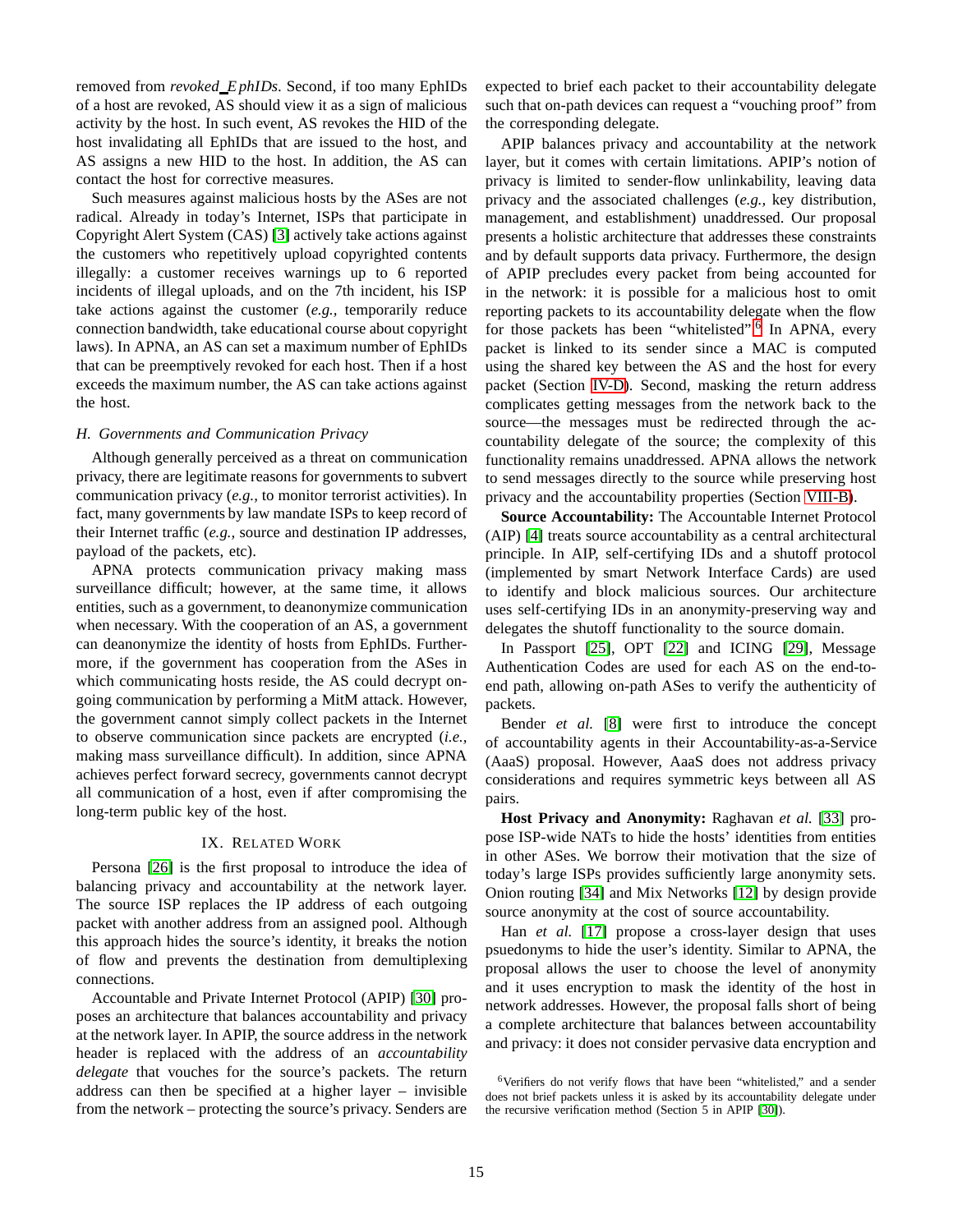the associated challenges, such as certificate management, and does not consider source accountability.

**Data Privacy:** Farrell and Tschofenig [\[15\]](#page-15-0) argue that pervasive monitoring – defined as the widespread and often covert surveillance through intrusive gathering of communication information – is a widespread attack on privacy. In response, Kent [\[20\]](#page-15-29) proposes pervasive encryption as a countermeasure against pervasive monitoring. In a related effort, the Let's Encrypt<sup> $\prime$ </sup> organization encourages the use of encrypted web traffic by issuing free TLS certificates for web servers. Our proposal does not replace transport-layer encryption, but rather promotes pervasive encryption to a fundamental design tenet of the network layer. In addition, we propose a concrete solution for key distribution, establishment, and management.

MinimaLT [\[31\]](#page-15-31) proposes an architecture that supports pervasive data encryption and achieves PFS at low latency; however, MinimalLT does not consider source accountability. In Section [IV-D1,](#page-5-1) we show how our architecture supports data privacy with PFS while enforcing source accountability.

## X. CONCLUSIONS

We propose APNA, an architecture that resolves the accountability-privacy tussle by enlisting ISPs as accountability agents and privacy brokers. As accountability agents, ISPs authenticate hosts and their packets into the network; and as privacy brokers, ISPs anonymize the identities of communicating parties and assist in the establishment of shared keys for end-to-end data encryption.

By facilitating (and by enabling by default) pervasive encryption between endpoints, APNA can help frustrate adversaries conducting indiscriminate mass surveillance. At the same time, APNA can assist in lawful, targeted request for subscriber communications, since ISPs can comply with data retention laws by storing customer to EphID bindings as well as the packets. However, abuse of such requests for information are minimized due to the perfect forward secrecy of our scheme: even if host's public key is compromised, the secrecy and integrity of previous communications remain untouched.

#### **REFERENCES**

- <span id="page-15-16"></span><span id="page-15-15"></span>[1] "Data Plane Development Kit," [http://dpdk.org,](http://dpdk.org) retrieved on 1/2016.
- [2] "Spirent SPT-N4U-220 Chassis," [http://www.spirent.com/Ethernet](http://www.spirent.com/Ethernet_Testing/Platforms/N4U_Chassis) [Testing/Platforms/N4U](http://www.spirent.com/Ethernet_Testing/Platforms/N4U_Chassis) Chassis, retrieved on 4/2016.
- <span id="page-15-24"></span>[3] "The Copyright Alert System," retrieved on 12/2015. [Online]. Available:<http://www.copyrightinformation.org/the-copyright-alert-system>
- <span id="page-15-5"></span>[4] D. G. Andersen, H. Balakrishnan, N. Feamster, T. Koponen, D. Moon, and S. Shenker, "Accountable Internet Protocol (AIP)," in *Proceedings of ACM Conference on SIGCOMM*, 2008.
- <span id="page-15-9"></span>[5] ARIN, "Resource Public Key Infrastructure," [http://bit.ly/1EJCQoT,](http://bit.ly/1EJCQoT) retrieved on 2/2016.
- <span id="page-15-17"></span>[6] M. Bellare, J. Kilian, and P. Rogaway, "The Security of the Cipher Block Chaining Message Authentication Code," *Journal of Computer and System Science*, vol. 61, no. 3, pp. 362–399, 2001.
- <span id="page-15-11"></span>[7] M. Bellare and C. Namprempre, "Authenticated Encryption: Relations among Notions and Analysis of the Generic Composition Paradigm," in *Advances in Cryptology—ASIACRYPT*, vol. 1976. Springer, 2000, pp. 531–545.

<span id="page-15-30"></span><sup>7</sup>https://letsencrypt.org

- <span id="page-15-26"></span>[8] A. Bender, N. Spring, D. Levin, and B. Bhattacharjee, "Accountability as a Service," in *Proceedings of USENIX Worskhop on Steps to Reducing Unwanted Traffic (SRUTI)*, 2007.
- <span id="page-15-12"></span>[9] D. J. Bernstein, "Curve25519: new Diffie-Hellman speed records," in *Public Key Cryptography (PKC)*. Springer, 2006.
- <span id="page-15-13"></span>[10] D. J. Bernstein, N. Duif, T. Lange, P. Schwabe, and B.-Y. Yang, "Highspeed high-security signatures," *Journal of Cryptographic Engineering*, vol. 2, no. 2, 2012.
- <span id="page-15-23"></span>[11] N. Brownlee and K. Claffy, "Understanding Internet Traffic Streams: Dragonflies and Tortoises," *Communication Magazine, IEEE*, vol. 40, no. 10, pp. 110–117, 2002.
- <span id="page-15-27"></span>[12] D. L. Chaum, "Untraceable Electronic Mail, Return Addresses, and Digital Pseudonyms," *Communications of the ACM*, vol. 24, no. 2, 1981.
- <span id="page-15-10"></span>[13] V. Fajardo, J. Arkko, J. Loughney, and G. Zorn, "Diameter Base Protocol," RFC 6733 (Proposed Standard), Internet Engineering Task Force, Oct. 2012, updated by RFC 7075. [Online]. Available: [http://](http://www.ietf.org/rfc/rfc6733.txt) [www.ietf.org/rfc/rfc6733.txt](http://www.ietf.org/rfc/rfc6733.txt)
- <span id="page-15-18"></span>[14] D. Farinacci, T. Li, S. Hanks, D. Meyer, and P. Traina, "Generic Routing Encapsulation (GRE)," RFC 2784 (Proposed Standard), Internet Engineering Task Force, Mar. 2000, updated by RFC 2890. [Online]. Available:<http://www.ietf.org/rfc/rfc2784.txt>
- <span id="page-15-0"></span>[15] S. Farrell and H. Tschofenig, "Pervasive Monitoring Is an Attack," RFC 7258 (Best Current Practice), Internet Engineering Task Force, May 2014. [Online]. Available:<http://www.ietf.org/rfc/rfc7258.txt>
- <span id="page-15-14"></span>[16] S. Gueron, "Intel Advanced Encryption Standard (AES) New Instruction Set," Mar 2010. [Online]. Available: [https://software.intel.com/sites/](https://software.intel.com/sites/default/files/article/165683/aes-wp-2012-09-22-v01.pdf) [default/files/article/165683/aes-wp-2012-09-22-v01.pdf](https://software.intel.com/sites/default/files/article/165683/aes-wp-2012-09-22-v01.pdf)
- <span id="page-15-28"></span>[17] S. Han, V. Liu, Q. Pu, S. Peter, T. Anderson, A. Krishnamurthy, and D. Wetherall, "Expressive Privacy Control with Pseudonyms," in *Proceedings of ACM conference on SIGCOMM*, 2013.
- <span id="page-15-7"></span>[18] M. Jaber, R. G. Cascella, and C. Barakat, "Can we trust the inter-packet time for traffic classification?" in *Proceedings of IEEE Conference on Communications*, 2011.
- <span id="page-15-3"></span>[19] C. Kaufman, "Internet Key Exchange (IKEv2) Protocol," RFC 4306 (Proposed Standard), Internet Engineering Task Force, Dec. 2005, obsoleted by RFC 5996, updated by RFC 5282. [Online]. Available: <http://www.ietf.org/rfc/rfc4306.txt>
- <span id="page-15-29"></span>[20] S. Kent, "Pervasive Encryption as a Countermeasure to Pervasive Monitoring," draft-kent-pervasive-encryption-00, Internet Engineering Task Force, Sep. 2014.
- <span id="page-15-2"></span>[21] S. Kent and K. Seo, "Security Architecture for the Internet Protocol," RFC 4301 (Proposed Standard), Internet Engineering Task Force, Dec. 2005, updated by RFC 6040. [Online]. Available: [http://www.ietf.org/](http://www.ietf.org/rfc/rfc4301.txt) [rfc/rfc4301.txt](http://www.ietf.org/rfc/rfc4301.txt)
- <span id="page-15-22"></span>[22] T. H.-J. Kim, C. Basescu, L. Jia, S. B. Lee, Y.-C. Hu, and A. Perrig, "Lightweight Source Authentication and Path Validation," in *Proceedings of ACM Conference on SIGCOMM*, 2014.
- <span id="page-15-19"></span>[23] T. Lee, C. Pappas, P. Szalachowski, and A. Perrig, "Communication Based on Per-Packet One-Time Address," in *Proceedings of IEEE Conference on Network Protocols (ICNP)*, 2016.
- <span id="page-15-4"></span>[24] D. G. Lichtman, "Holding Internet Service Providers Accountable," *University of Chicago Coase-Sandor Working Paper Series in Law and Economics*, 2004.
- <span id="page-15-20"></span>[25] X. Liu, A. Li, X. Yang, and D. Wetherall, "Passport: Secure and Adoptable Source Authentication," in *Proceedings of USENIX Conference on Networked Systems Design and Implementation (NSDI)*, 2008.
- <span id="page-15-25"></span>[26] Y. Mallios, S. Modi, A. Agarwala, and C. Johns, "Persona: Network Layer Anonymity and Accountability for Next Generation Internet," *IFIP Advances in Information and Communication Technology*, vol. 297, pp. 410–420, 2009.
- <span id="page-15-8"></span>[27] D. A. McGrew and J. Viega, "The Galois/Counter Mode of Operation (GCM)," 2004. [Online]. Available: [http://csrc.nist.gov/groups/ST/](http://csrc.nist.gov/groups/ST/toolkit/BCM/documents/proposedmodes/gcm/gcm-spec.pdf) [toolkit/BCM/documents/proposedmodes/gcm/gcm-spec.pdf](http://csrc.nist.gov/groups/ST/toolkit/BCM/documents/proposedmodes/gcm/gcm-spec.pdf)
- <span id="page-15-6"></span>[28] A. J. Menezes, P. C. v. Oorschot, and S. A. Vanstone, *Handbook of Applied Cryptography*, fifth printing ed. CRC Press, 2001.
- <span id="page-15-21"></span>[29] J. Naous, M. Walfish, A. Nicolosi, D. Mazières, M. Miller, and A. Seehra, "Verifying and enforcing network paths with ICING," in *Proceedings of ACM Conference on Emerging Networking EXperiments and Technologies (CoNEXT)*, 2011.
- <span id="page-15-1"></span>[30] D. Naylor, M. K. Mukerjee, and P. Steenkiste, "Balancing Accountability and Privacy in the Network," in *Proceedings of ACM Conference on SIGCOMM*, 2014.
- <span id="page-15-31"></span>[31] M. W. Petullo, X. Zhang, J. A. Solworth, D. J. Bernstein, and T. Lange, "MinimaLT: Minimal-latency Networking Through Better Security," in